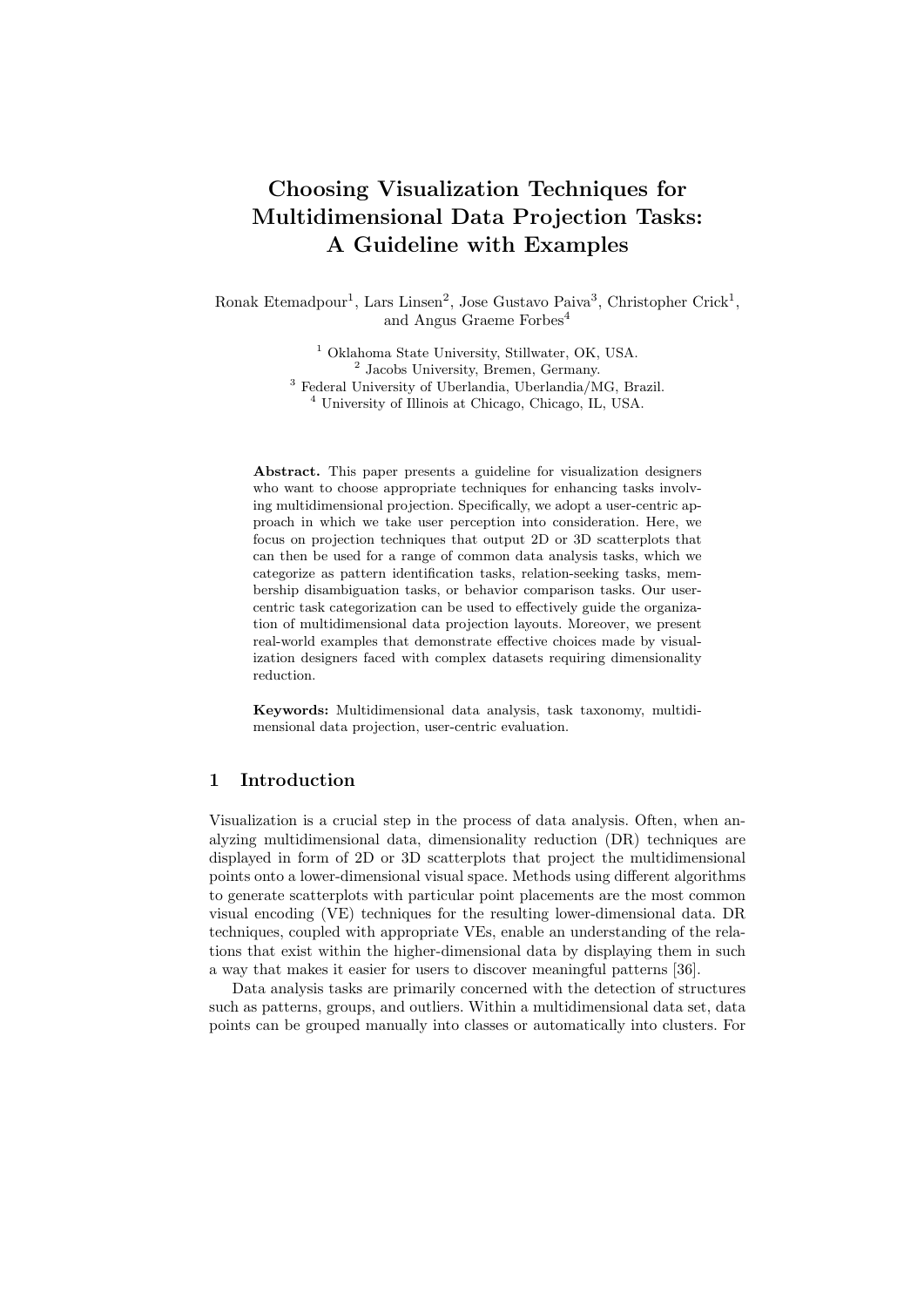example, classes may be defined through manually labeling a collection of documents so that each document belongs to one topic within a set of topics, or by splitting an image collection into ten classes by assigning each image a particular theme from a set of ten themes. Clusters, on the other hand, are generated automatically using a clustering algorithm that may, for instance, identify groupings of similar points, or partition the data into dissimilar groups where each cluster contains similar items [25]. However, it may be difficult to see these clusters or classes when projected onto a lower-dimensional space. To make sense of this multidimensional data, it can be useful to know how the clusters or classes are defined and structured in the original multidimensional attribute space. However, multidimensional projection mappings are especially prone to distortion because projection methods may not necessarily preserve the spatial relations of the data. Thus, it is important to know how effective the scatterplots are at preserving segregation of the data [42]. Several studies evaluate the quality of projections with respect to preserving certain properties, thus guiding a user to select the most appropriate projection method for their task. Various numerical and visual methods have been introduced to quantify the accuracy of projection methods with respect to such properties [42, 46]. Recent studies [41] have shown that the quality of cluster separation by these measures was highly discrepant with user assessment of the cluster separation within the same data sets. Lewis et al. [24] believe that accurate evaluation of clustering quality is essential for data analysts, and they showed that such clustering evaluation skills are present in the general population. On the other hand, other studies have attempted to find a perception-based quality measure for scatterplots. They either evaluated users' performance on layouts generated by different projection techniques [14] and used eye-tracking while users are asked to perform typical analysis tasks for projected multidimensional data or allowed users to assess a series of scatterplots [2]. Other studies have investigated the perception of correlation in scatterplots from a psychological perspective; however these studies did not consider real-world data sets [34].

Because of the absence of a standard approach for evaluating multidimensional data projection, the results of these studies, and others like them, are difficult to compare. We present a taxonomy of visual analysis tasks for multidimensional data projection that we believe could be a useful means for evaluation. The idea of creating a task taxonomy has been recently explored by Brehmer and Munzner [7]. They contribute a multi-level typology of visualization tasks that augments existing taxonomies by filling a gap between low-level and highlevel tasks. Specifically, they distinguish what the task inputs and outputs are, as well as why and how a visualization task is performed. In doing so, they more thoroughly organize the motivations for and methods of specific tasks for particular data analysis situations. Their task taxonomy is more general, and does not address multidimensional data projection in any detail. In this paper, we provide a taxonomy of visual analysis tasks related to multidimensional data projection. Our task taxonomy enables evaluation designers to investigate visu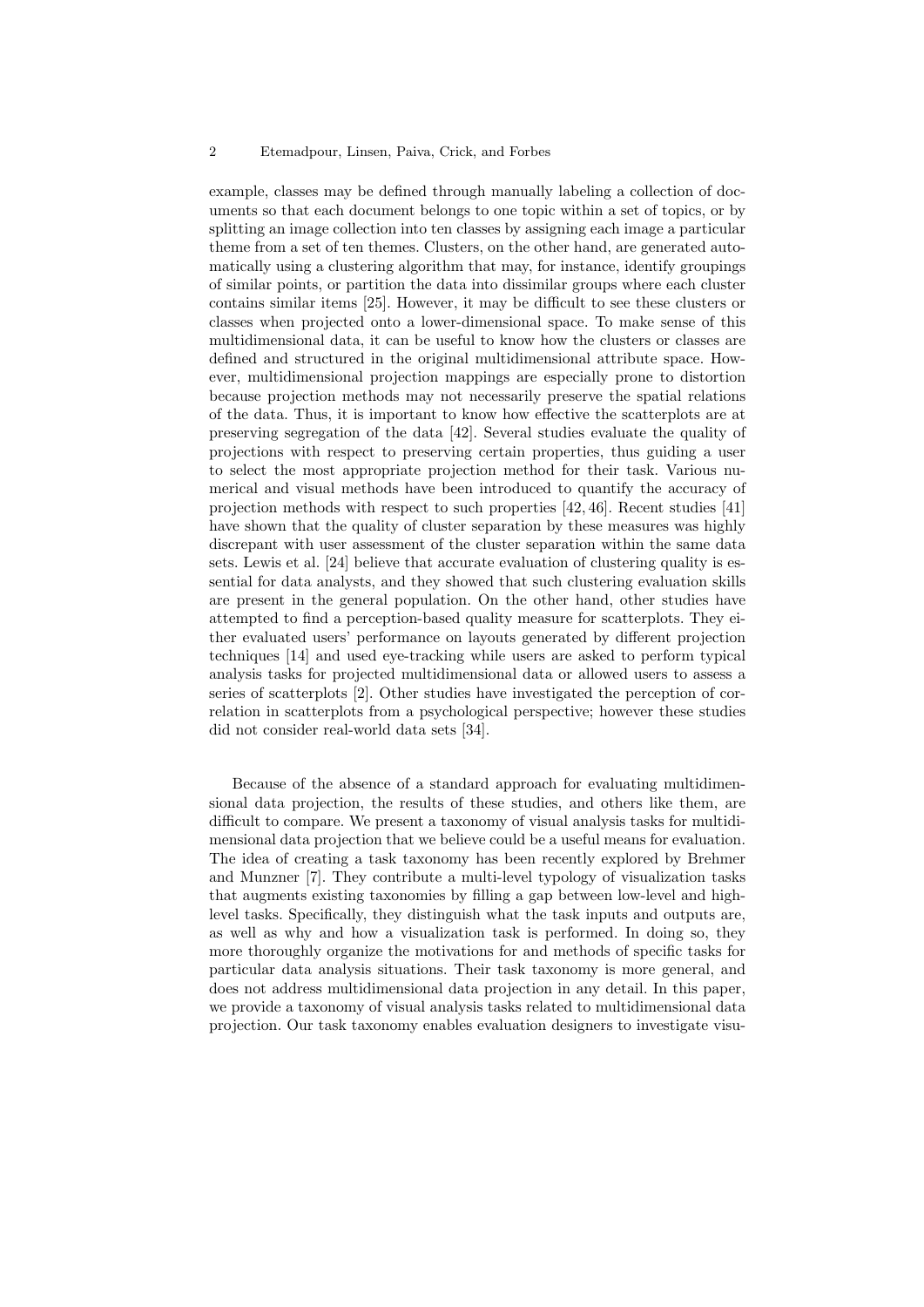alization performance effectively on both synthetic and real-world data sets. The main contributions of the paper are:

- We provide a systematic user-centric taxonomy of visual tasks related to projected multidimensional data.
- We divide the projection-related tasks into different categories based on their impact on the analysis of multidimensional data. The categories we identify are relation-seeking, behavior comparison, membership disambiguation, and pattern identification tasks.
- We enable, via our task taxonomy, visualization designers to improve visualization tasks related to the analysis of multidimensional data.
- We present our taxonomy as a guideline for researchers in choosing visualization techniques for these tasks, and provide explicit examples.
- We adapt multilevel typology of abstract visualizations to multidimensional data projection tasks [7].

In the next section, we provide a brief review of existing task taxonomies for DR and VE techniques. In Section 3, we introduce our task taxonomy for multidimensional data projection by describing new sets of tasks related to typical analysis tasks, including *pattern identification*, such as detecting clusters, behavior comparison, such as comparing characteristics of subsets, membership disambiguation, such as counting the number of objects in a cluster, and relation seeking, such as correlating subsets to each other. We discuss the effects of our proposed tasks on the evaluation of scatterplots by providing some examples of how different tasks support decision making respective to human perception over multidimensional data projections. We also characterize our proposed tasks using the multi-level typology of abstract visualization tasks [7]. We applied Brehmer and Munzner's multi-level topology concept for describing two tasks as guidelines, while the three questions (WHY, WHAT, HOW) can be used to structure the description of all tasks.

### 2 Related Work

Many projection methods exist to generate 2D similarity-based layouts from a higher-dimensional space. The design goals include maintaining pairwise distances between points [6] as implemented in multidimensional scaling (MDS), maintaining distances within a cluster, or maintaining distances between clusters [47]. Principal component analysis (PCA) generates similarity layouts by reducing data to lower dimensional visual spaces [22]. Some projection methods, such as isometric feature mapping (Isomap), favor maintaining distances between clusters instead. Isomap is an MDS approach that has been introduced as an alternative to classical scaling capable of handling non-linear data sets. It replaces the original distances by geodesic distances computed on a graph to obtain a globally optimal solution to the distance preservation problem [47]. Least-Square Projection (LSP) computes an approximation of the coordinates of a set of projected points based on the coordinates of some samples as control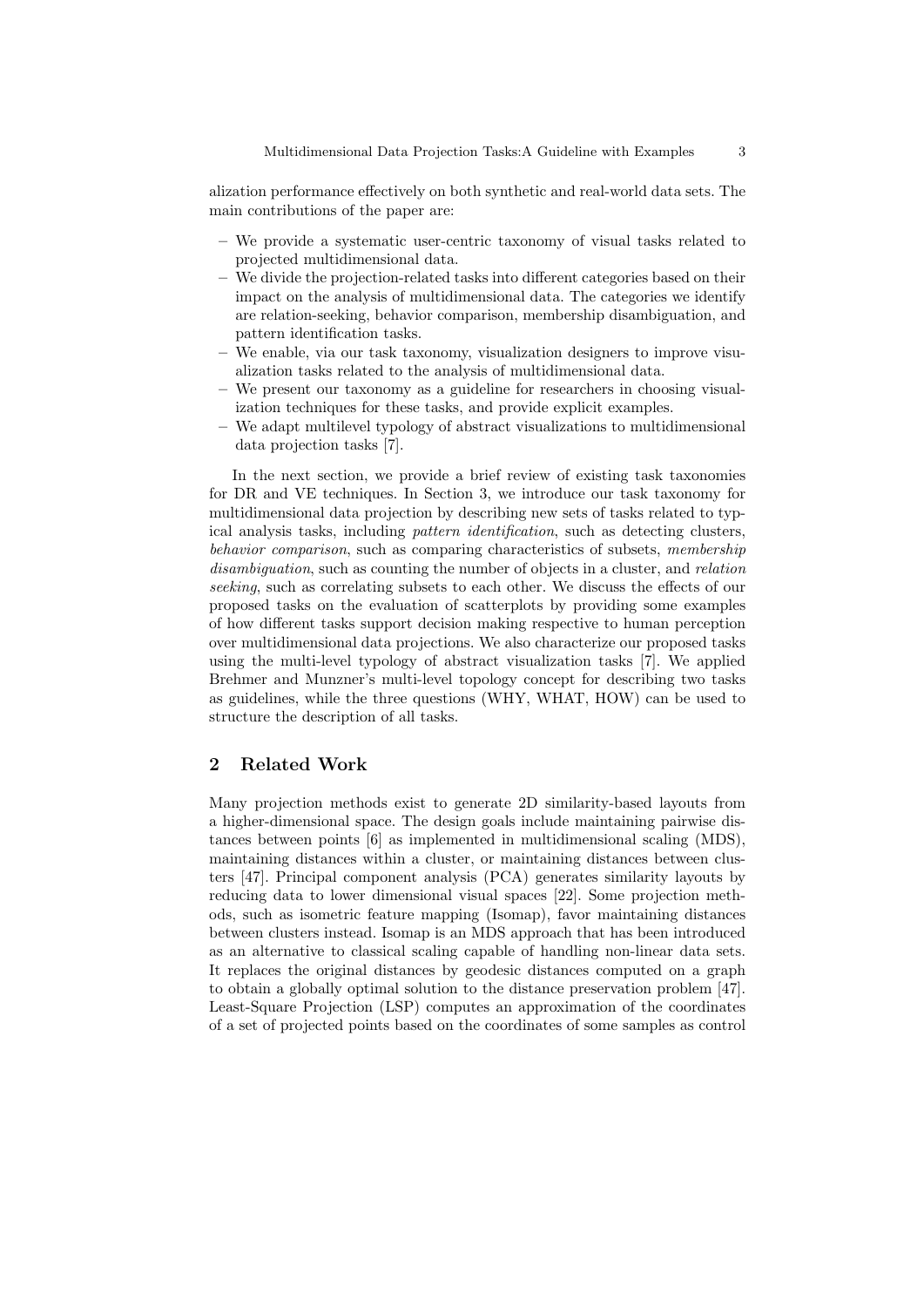points. This subset of points is representative of the data distribution in the input space. LSP projects them to the target space with a precise MDS forceplacement technique. It then builds a linear system from information given by the projected points and their neighborhoods [31]. The correlations of data points or clusters are not always known after they have been mapped from a higherdimensional data space to 2D or 3D display space. Thus, several approaches evaluate the best views of multidimensional data sets. Sips et al. [42] provide measures for ranking scatterplots with classified and unclassified data. They propose two additional quantitative measures on class consistency: one based on the distance to the cluster centroids, and another based on the entropies of the spatial distributions of classes. They propose class consistency as a measure for choosing good views of a class structure in high-dimensional space. Tan et al. [44], Paulovich et al. [31], and Geng et al. [18] also evaluate the quality of layouts numerically. By ranking the perceptual complexity of the scatterplots, other studies investigate user perception by conducting user studies on scatterplots, finding that certain arrangements were more pleasing to most users [45]. However, these operational measures were not necessarily equivalent to the measures of user preference based on their qualitative perceptions. Sedlmair et al. [40] have discussed the influence of factors such as scale, point distance, shape, and position within and between clusters in qualitative evaluation of DR techniques. They examined over 800 plots in order to create a detailed taxonomy of factors to guide the design and the evaluation of cluster separation measures. They focused only on using scatterplot visualizations for cluster finding and verification. DimStiller [20] is a system to provide global guidance for navigating a data-table space through the process of choosing DR and VE techniques. This analysis tool captures useful analysis patterns for analysts who must deal with messy data sets. Rensink and Baldridge [34] explore the use of simple properties such as brightness to generate a set of scatterplots in order to test whether observers could discriminate pairs using these properties. They found that perception of correlations in a scatterplot is rapid, and that in order to limit visual attention to specific information it is more effective to group features together. Etemadpour et al. [17] postulate that cluster properties such as density, shape, orientation, and size influence perception when interpreting distances in scatterplots, and specifically, observe that the density of clusters is more influential than their size.

In general, little attention has been paid to providing details about low-level tasks that guide users to choose DR and VE techniques. However, both high-level goals and much more specific low-level tasks are important aspects of analytic activities. Amar et al. [3] presented a set of ten low-level analysis tasks that they found to be representative of questions that are needed to effectively facilitate analytic activity. Andrienko and Andrienko distinguish elementary tasks that address specific elements of a set and synoptic tasks that address entire sets or subsets, according to the level of analysis [4].

Brehmer and Munzer [7] emphasize three main questions, why the tasks are performed, how they are performed, and what are their inputs and outputs.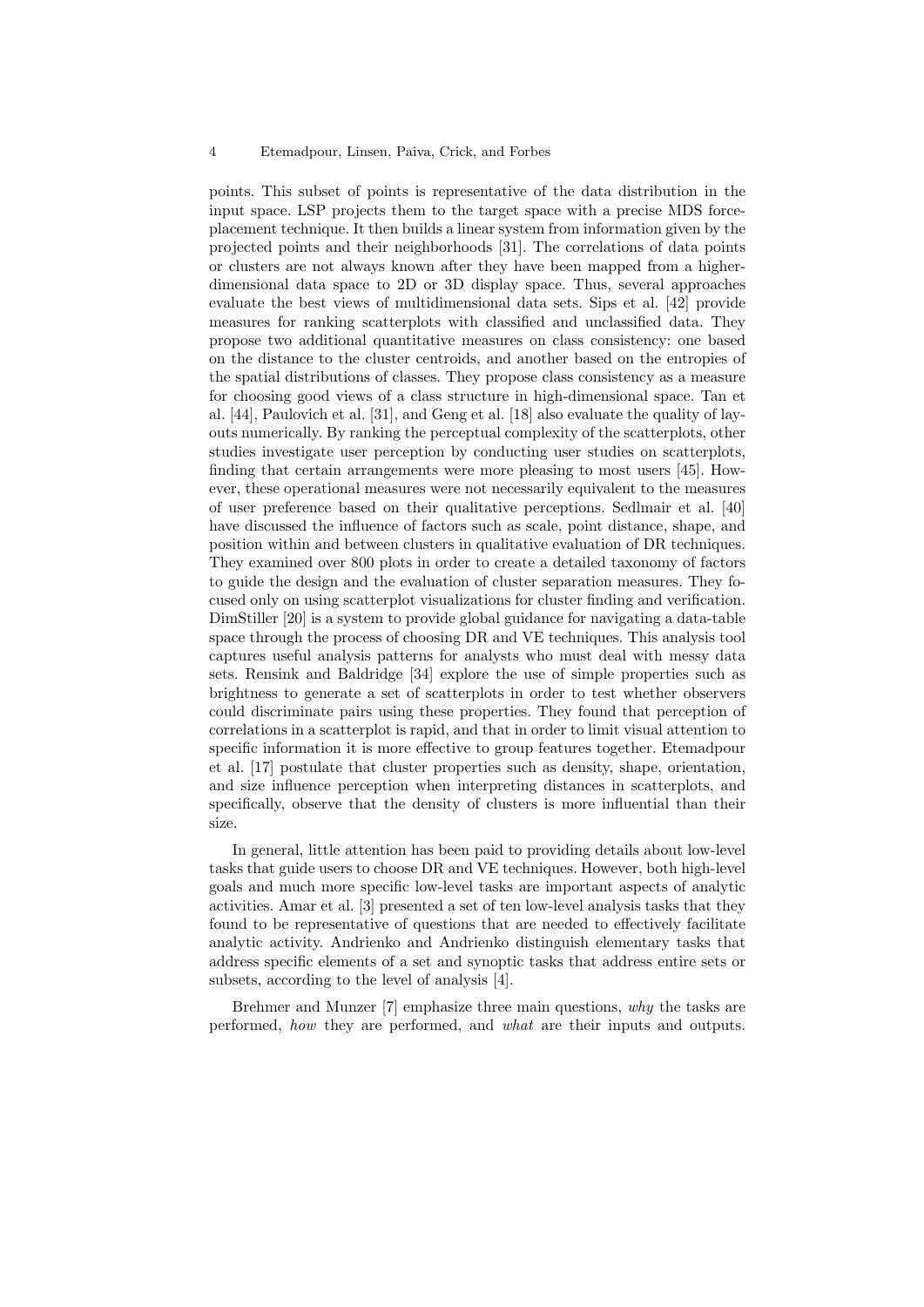These questions encompass their concept of multi-level typology. They believe that "low-level characterization does not describe the user's context or motivation; nor does it take into account prior experience and background knowledge." Their typology relies on a more abstract categorization based on concepts, rather than a taxonomy of pre-existing objects or tasks. In contrast, we attempt to specify tasks at the lowest level that can provide details about multidimensional data projection. However, the general approach of Brehmer and Munzner can be easily adopted as a tool to put these low-level tasks in context, facilitating the evaluation of user experiences by evaluation designers. This approach provides essential information, such as motivation and user expertise, for field studies that examine visualization usage. Therefore, we show how our defined tasks can be described according to a typology of abstract tasks relating intents and techniques (how) to modes of goals and tasks (why).

We 1) categorize possible tasks performed when analyzing a specific multidimensional data visualization, and 2) formulate guidelines for analysts to assist in selecting appropriate projection techniques for performing specific visualization tasks on data sets.

## 3 Task Taxonomy for Multidimensional Data Projection

We define a list of tasks from studies of different projection techniques and their 2D layouts such as PCA [22], Isomap [47], LSP [31], Glimmer [21], and NJ tree [29], as well as the applications behind the data (e.g. document and image data). We explain some of these tasks in detail and provide examples of effective data representations for relevant visual analysis tasks. As explained in Section 2, how well groups of points can be distinguished by users in scatterplots defines visual class separability. Our cluster-level tasks also focus on how easily a grouping of related points in multidimensional space (e.g., clusters) can be detected by users when projected into lower-dimensional space. However, rather than only looking at visual class separability, we consider how effective users are performing meaningful tasks related to the perceived clusters.

Although other researchers have explored some of these tasks, we systematically list the full range of analytic tasks for multidimensional projection techniques appropriate for large data sets. Additionally, our organization of these tasks takes into consideration user perception. We divided the tasks into four categories according to the typical visualizations required to support them:

Pattern identification tasks: We examine trends, which are more obvious for lower-dimensional data than for projected higher-dimensional ones. Relevant issues include cluster/class preservation and separation.

Relation-seeking tasks: Relationships and similarities between different reference sets are considered.

Behavior comparison tasks: To compare characteristics of subsets (or clusters), we consider capturing different data behaviors (like asking the subjects to compare the point densities within clusters, where density is defined as the number of points per area).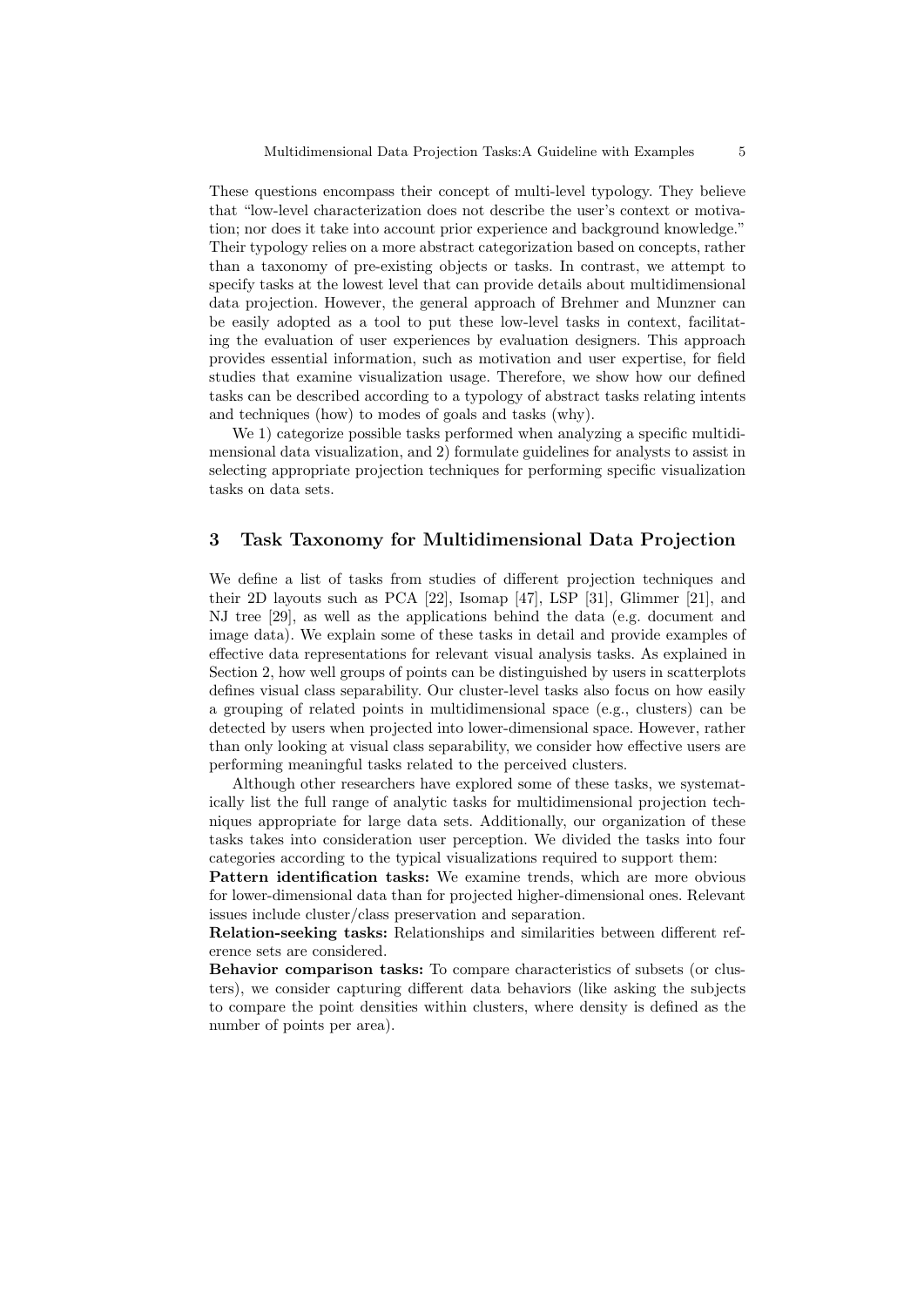Membership disambiguation tasks: Positional and distributional relationships within classes/clusters are particularly considered where objects occlude each other. Clutter and noise obscure the structure present in the data and make it hard for users to find patterns and relationships. Peng et al. [32] state that clutter reduction is a visualization-dependent task. Therefore, the DR and VE need to minimize the amount of confusing clutter. We believe that clutter can be measured by users using a wide variety of visualization techniques.

We now clarify these taxonomic categories by looking at common tasks found in the literature.

#### 3.1 Pattern identification tasks

Multidimensional data sets may include hundreds or thousands of objects described by dozens or hundreds of attributes. Data characteristics regarding the distribution within multidimensional feature spaces vary for different application domains. For example, consider document data versus image data: text usually produces sparse spaces while imagery produces dense spaces. As Song et al. [43] state, traditional document representation like bag-of-words leads to sparse feature spaces with high dimensionality. This makes it difficult to achieve high classification accuracies. Figure 1 shows histograms of the distribution of the pairwise distances between four data objects after normalization to the interval [0,1]. The document data sets are referred to as CBR and  $KDViz^1$ . The image data sets are referred to as  $\text{Core}^2$  and  $\text{Media}^3$ . The revealed histograms illustrate different characteristics for document data sets and image data sets. Both image data sets exhibit lower mean distance values and much wider variance (representative of a denser feature space) than the document data sets.

Identifying patterns in high-dimensional spaces and representing them using dimensionality reduction techniques, in order to reveal trends, is a challenge in many scientific and commercial applications. To identify outliers, trends and interesting patterns in data, one of the many objectives of data exploration is to find correlations in the data, thus uncovering hidden relationships in the data distribution and providing additional insights about the high-dimensional data [53]. Therefore, a list of questions are suggested that can reveal user's

 $^{\rm 1}$  CBR comprises 680 documents, which include title, authors, abstract, and references from scientific papers in the four different subjects, leading to a data set with 680 objects and 1,423 dimensions. KDViz data has been generated from an Internet repository on the topics bibliographic coupling, co-citation analysis, milgrams, and information visualization, leading to 1,624 objects, 520 dimensions, and four highly unbalanced labels (http://vicg.icmc.usp.br/infovis2/DataSets).

<sup>&</sup>lt;sup>2</sup> 1,000 photographs on ten different themes. Each image is represented by a 150dimensional vector of SIFT descriptors (3UCI KDD Archive, http://kdd.ics.uci.edu).

 $^3$  Each image is represented by 28 features, including Fourier descriptors and energies derived from histograms, as well as mean intensity and standard deviation computed from the images themselves. Hence, the data set contains 540 objects and 28 dimensions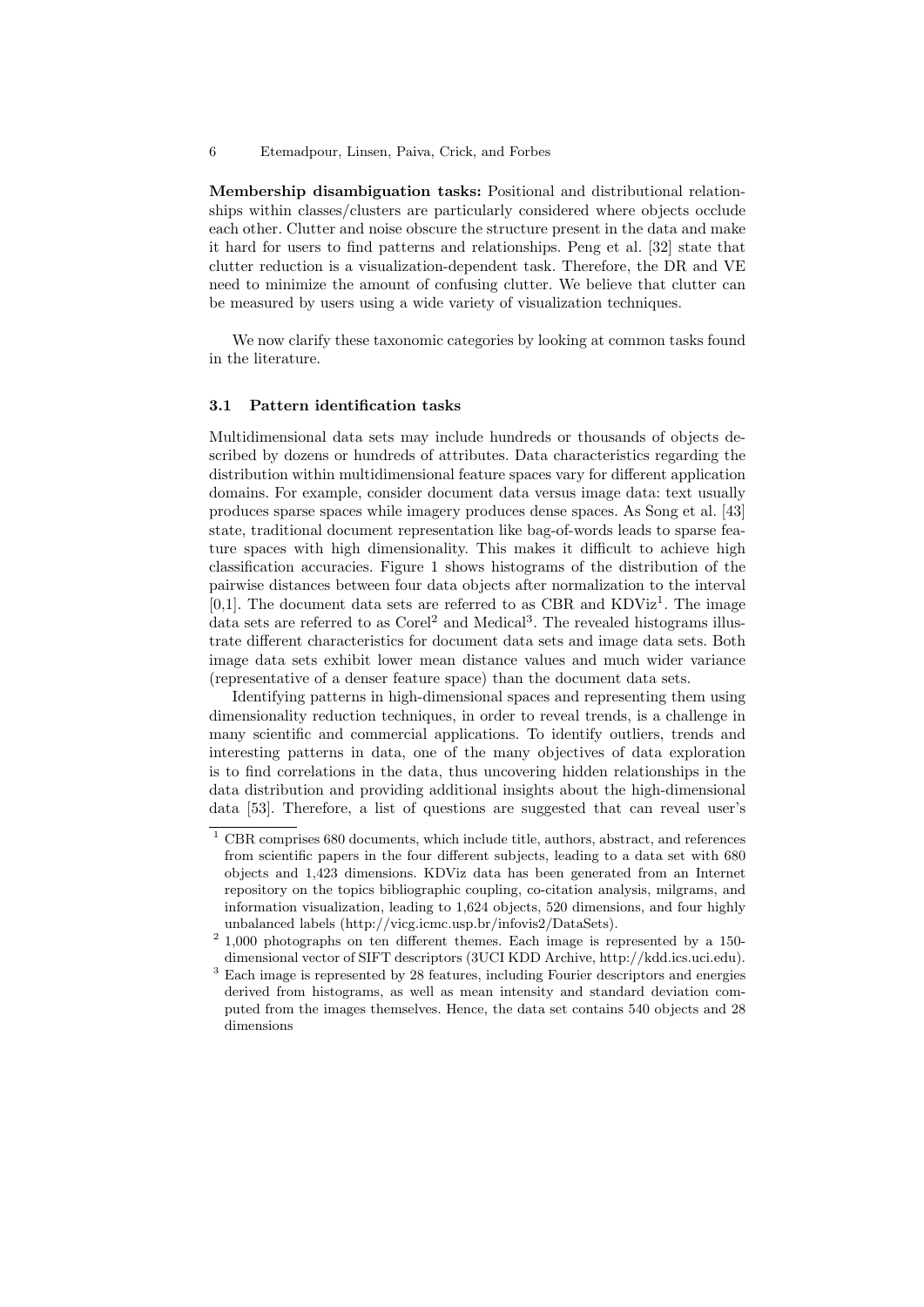

Fig. 1. Histograms of document data (top) and image data (bottom) exhibit characteristic distance distributions: (a) CBR. (b) KDViz. (c) Corel. (d) Medical.

perspective about local and global correlations with respect to features – for instance, those subsets of data which form relevant patterns (e.g. subsets of data within dense feature groups): 1) Estimate the number of outliers in the given layout; 2) Estimate the number of observed clusters; 3) Find the number of clusters in a selected region; 4) Find the number of subclusters in a given cluster; 5) Find a cluster with a specific characteristic (e.g., longish); 6) Find the specific characteristics (e.g., sparsity) of a cluster; 7) Determine the number of outliers in a given cluster.

If researchers aim to find the user's performance on class segregation, it is important to draw the user's attention to global project views. Thus, we suggest asking Estimate the number of clusters in the given layout to identify the informative aspects of the data.

Pattern identification tasks often favor clear segregation by class, which means that techniques which incorporate cluster enclosing surfaces can be helpful. In some situations, the labeled classes in each data set can be considered as ground truth. For such cases, Poco et al. [33] developed a 3D projection method by generalizing the LSP technique from a 2D to a 3D scheme. A non-convex hull (of each cluster) that is computed from a 3D Voronoi diagram of the cluster points is illustrated in Figure  $4(a)$ . This representation, when it is possible to construct, is both accurate and satisfying to users, compared to other techniques.

For situations in which a small set of representative instances from each class is available, or can be manually labeled from a large data set, Paiva et al [30] proposed a semi-supervised dimensionality reduction approach that employs the Partial Least Squares (PLS) [52] technique, producing reduced spaces that favors class segregation. PLS models relations between sets of variables by estimating a low dimensional latent space, that maximizes the separation between instances with different characteristics, resulting in a low dimensional latent space in which instances from the same class are clustered. The proposed methodology employs visualization techniques to show the similarity structure of the collection, in order to guide the user in selecting representative instances to train the PLS model, that can then be applied to a much larger data set very effectively. Figure 2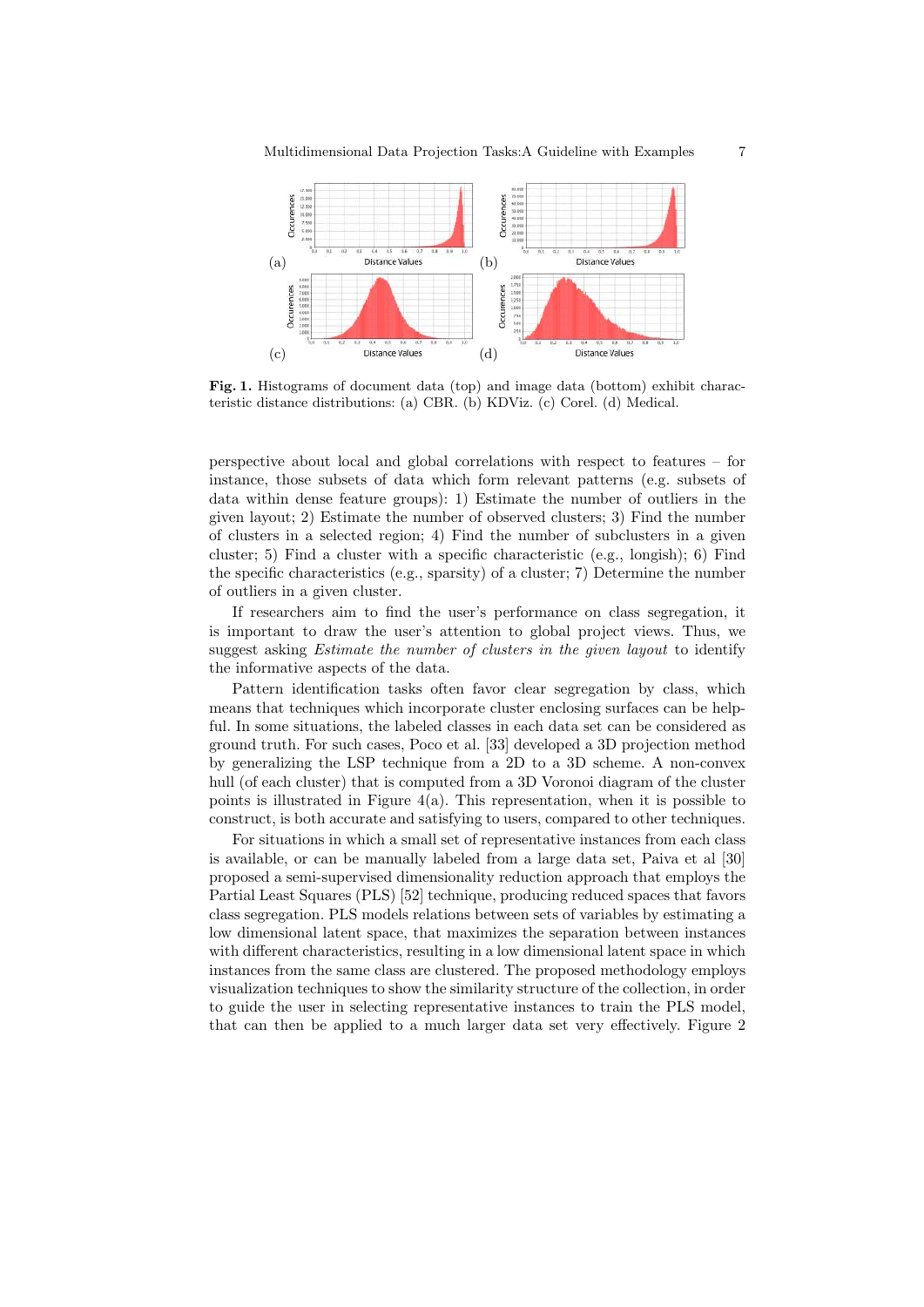shows the LSP projection of Corel data set, with the original dimensionality (a) and after a PLS reduction to 10 dimensions (b). One can notice that the groups are more dense on the reduced space, highlighting the class separability. The methodology can also be used for situations in which the instances labels are not available. In this case, a clustering procedure is performed, and the cluster labels are then used to produce a PLS model. For data sets whose cluster structure reflects the class distribution, this methodology will create a reduced space that will favor class segregation.



Fig. 2. Layouts for Corel data set obtained using LSP projection, using all 150 original attributes and using PLS reduced 10 attributes.

Also for situations in which a labeled instances set is available, Paiva et al. [28] proposed a visual classification methodology (VCM) that integrates point-based visualization techniques and automatic classification procedures to support control over the whole classification process by users. It yields visual support to classify evolving data sets by allowing user interference, via similarity based visualizations, during supervised classification in an integrated form, promoting users control over model building, application, evaluation and evolution. User insertion is made by the selection of instances to create a classification model, and this selection is performed using the layout, whose structure and point organization is able to guide the user towards a relevant selection. The created classification model can then be employed in the classification of any collection bearing the same feature space. Similarity layouts may represent, in these scenarios, a potential tool to explore the structure and relationship among instances and thus identify the representative ones of each class. That can be achieved, e.g., by analyzing class segregation or by determining outliers that could distort the classifier behavior. Additionally, the methodology allows, in situations in which a ground truth exists, a visual inspection of the classification results using the same visual strategy, in a tool named Class Matching, which provides an understanding of the classifiers behavior, and how the data set structure influence this behavior. Finally, model updates can be performed by selecting additional instances from a visualization layout, that offers the possibility of several model updating strategies. Figure 3 shows three layouts, using a NJ tree, of a subset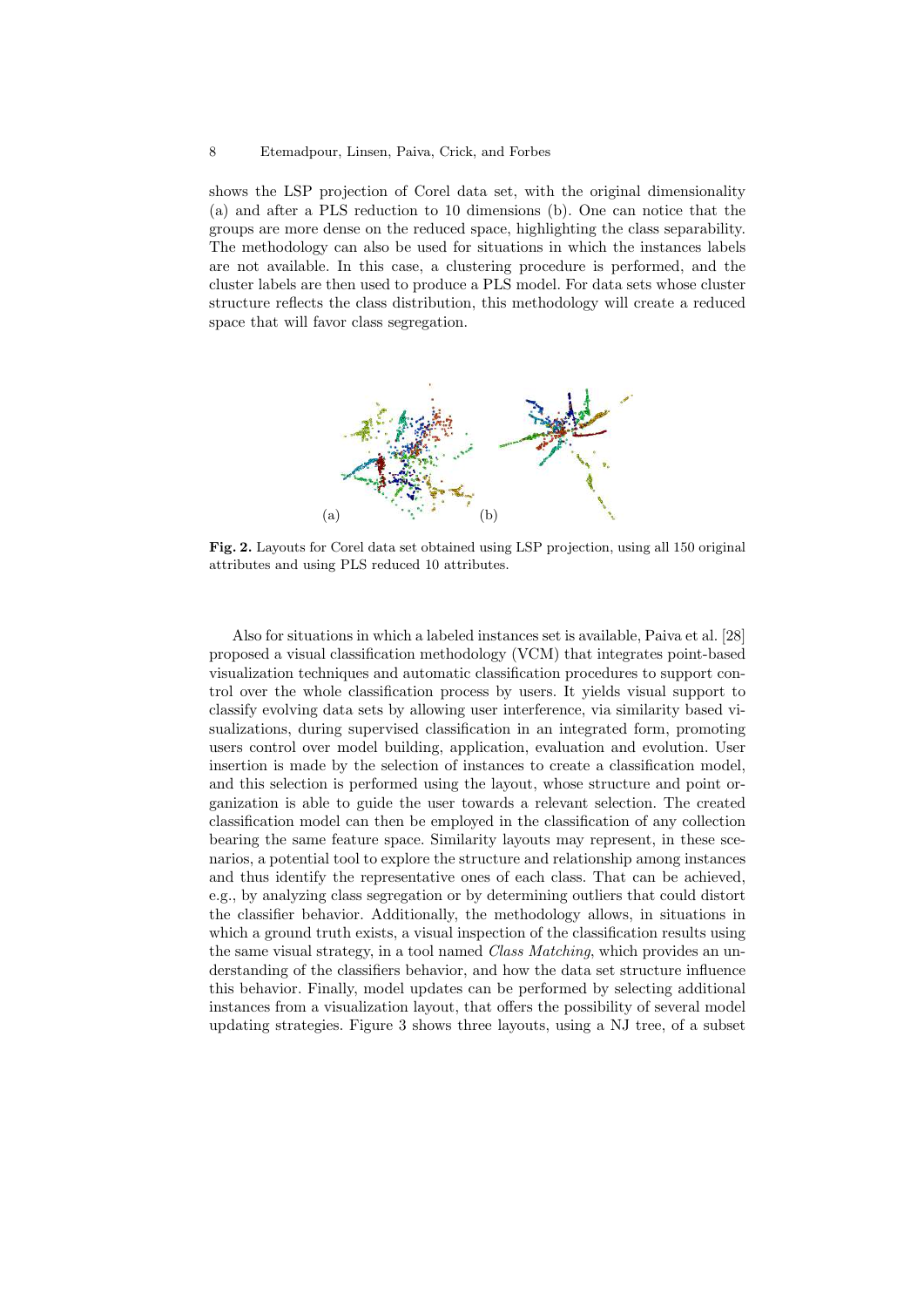of the  $ETHZ<sup>4</sup>$  data set, containing 1,739 instances, with (a) representing the ground truth, (b) the result of a SVM classification on this data set, and (c) the corresponding class matching tree, exhibiting in red the misclassified instances. The training set used to build the SVM model contains 280 equally distributed instances. The layout provides several clues about the structure of this collection, as well as about the classifier behavior. Looking at (a), one can notice that the branches are usually homogeneous in terms of classes, as indicated by the circles colors. However, in (b) it is possible to see some heterogeneous branches, which coincide with most of the misclassified instances, indicating that the classifier is confuse about these instances. Moreover, it is possible to notice that class 6 instances are spread in four branches, which may indicate that this class is highly heterogeneous. The data set is originally unbalanced, and class 6 contains the highest number of instances, which may also cause instances from other classes to be classified as 6. By analyzing the confusion matrix, it is possible to notice that several instances from class 26 were classified as class 21 or 6. The layout shows that instances of these classes are positioned on the same branch, and it is possible that they share common attribute values, with similar content. The layout instances positions, allied with an adequate color coding, may facilitate the comprehension of the reasons by which the classifier took these decisions, as well as to indicate for which classes the classifier is deficient. Thus, users are capable to perform effective updates to refine the classification results.



Fig. 3. NJ trees for ETHZ data set, showing (a) the ground truth ,(b) the results of a SVM classification, and (c) the corresponding class matching layout.

While this projection works well when the data's pre-assigned class structure accurately models the data's inherent organization, this is often not feasible. In many situations, analysts want to leverage human perception to identify "visual groupings" of points, and in this case a point cloud representation produces favorable results. For example, when grouping information is not available, a

<sup>4</sup> ETHZ represents a subset of the ETHZ dataset [13, 38], with 2019 photographs of different people captured in uncontrolled conditions. It is divided into 28 unbalanced groups, and each image is represented by a vector of 3963 descriptors, combining Gabor filters, Histogram of Oriented Gradients (HOG), Local Binary Patterns (LBP) and mean intensity.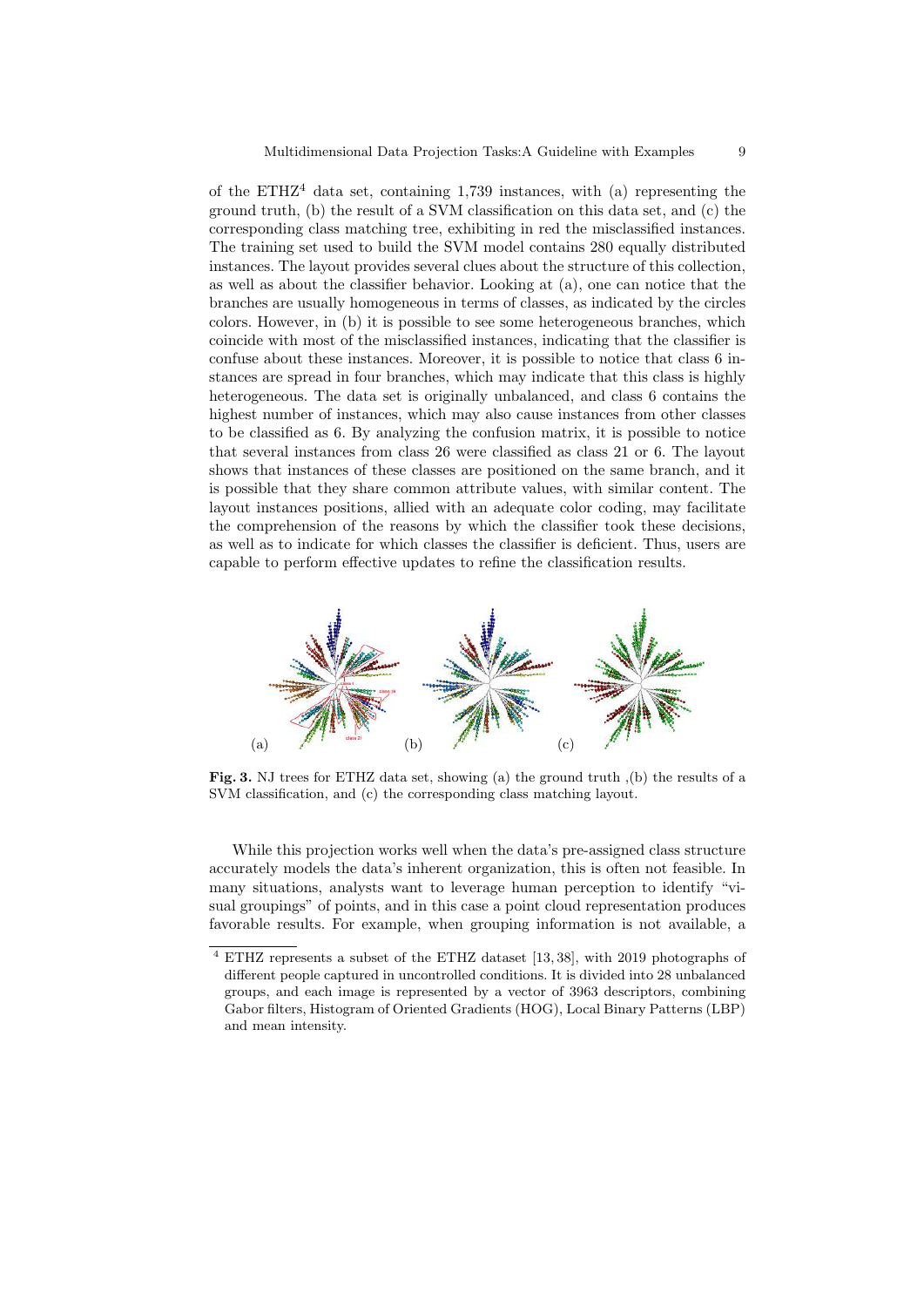point-based visualization as shown in Figure 4(b) is still applicable. Also, Glimmer [21], as a technique representative of force-directed placement MDS, does not favor class segregation when employed on the KDViz data set.Thus, color coding to separate nodes of different classes can be useful as shown in Figure 4(c). Therefore, if we have accurate class labels and good class separation, we suggest enclosing surfaces like nonconvex hulls. According to the eye-tracking study on Glimmer projection, the visual attention pattern is scattered and it is hard to identify any meaningful area of interest (AOIs) for Glimmer [17]. Hence, it is useful to differentiate classes when the projection doesn't reflect the class distribution at all.



Fig. 4. Estimate the number of observed clusters: (a) Non-convex hulls computed from enclosing surfaces isodistant to cluster using LSP projection; (b) Point-based visualization using PCA projection taken from [37]; (c) The layout obtained with Glimmer projection on the KDViz data set. Circle color indicates instance class label.

#### 3.2 Relation-seeking tasks

Relation-seeking tasks investigate the similarities and differences between subgroups which represent clusters or individual objects. Similarity layouts employ projection techniques to reducing data to lower-dimensional visual spaces, but in a different manner from that used in pattern identification. In this application, an analyst is interested in investigating whether a point (or object) is more similar to one cluster or to another, or whether a whole cluster is more similar to a second cluster or a third. We believe that relationship-seeking is a search task, Andrienko's visual task taxonomy model notwithstanding (in which search tasks are limited to lookup and comparison) [5]. In contrast, Zhang et al. [54] consider comparison and relationship-seeking to be compound tasks, containing at least two relationships, one being the data function and the other being relationships between values (or value sets) of a variable. Under this definition, we believe that finding similarities in projected high-dimensional data can be considered as a relation-seeking tasks. Users perform comparison tasks with respect to a given reference set, which can be a cluster or an individual object, and can undertake a similarity search by identifying a given cluster's neighbors. In such a search, the specified relationship is defined by a distance search within a high-dimensional data projection.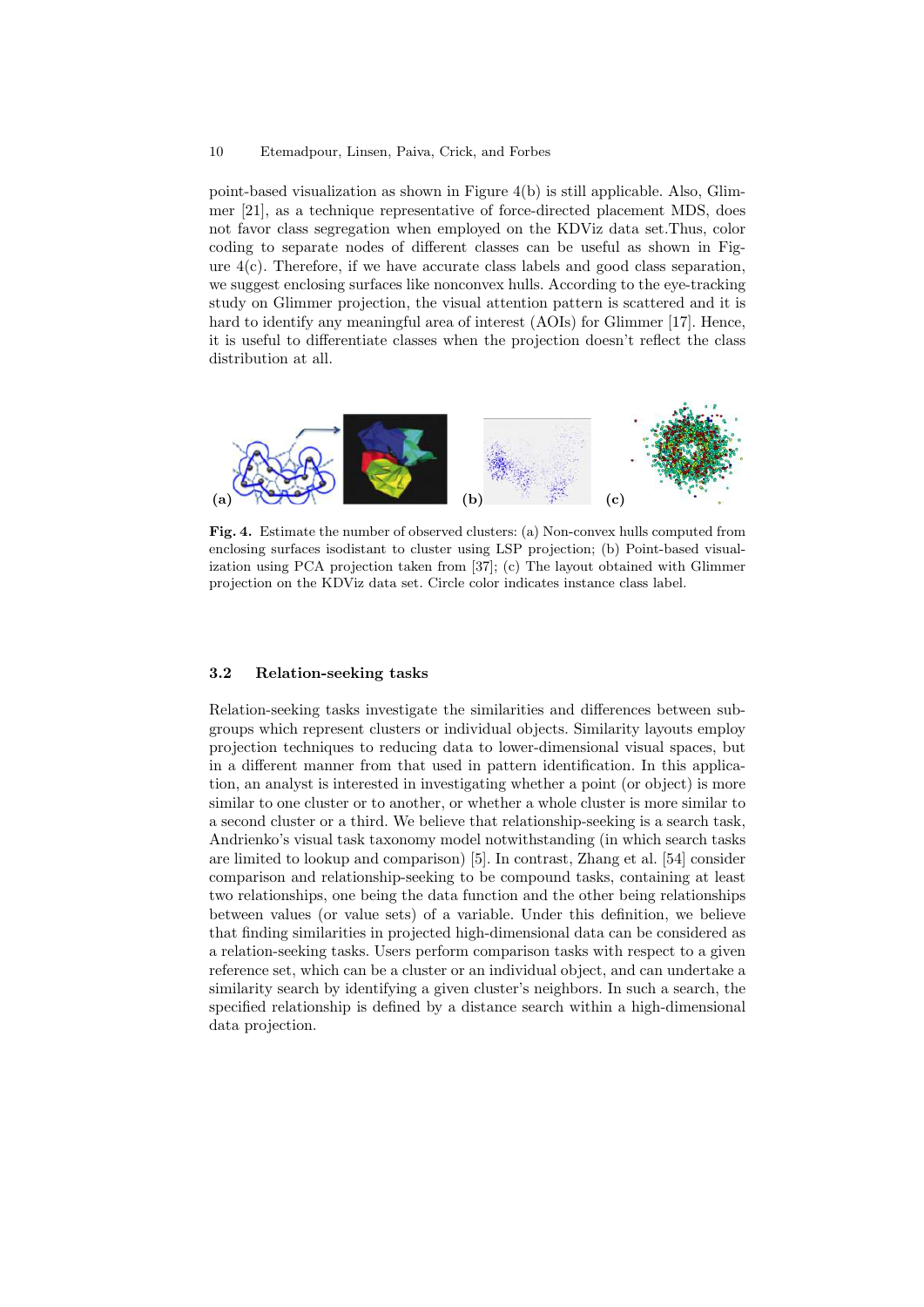A list of potential tasks within the relation-seeking task category can be considered for multidimensional data visualization: 1) Identify the closest cluster to a given cluster; 2) Identify the most similar cluster to a given cluster; 3) Identify the closest cluster to a reference point; 4) Identify the most similar cluster to a given object; 5) Find  $k$  closest (most similar) clusters to the given cluster; 5) Find k closest (most similar) objects to the given cluster; 6) Find k closest (most similar) objects to the reference object; 7) Find the closest (most similar) cluster to a cluster with a specific characteristic (e.g., Find the closest cluster to the longish cluster); 8) Identify the cluster to which the reference set/sets belong; 9) Find the closest (most similar) cluster to the set of points with specific characteristics (e.g., points that have identical movement); 10) Find  $k$  closest (most similar) points to the set of points with specific characteristics; 11) Find the clusters that have hierarchical relations; 12) Find  $k$  similar objects within a cluster; 13) Find a cluster that is the parent of two reference sets.

Etemadpour et al. [15] investigated how domain-specific issues affect the outcome of the projection techniques. They used a number of similarity interpretation tasks to assess the layouts generated by projection techniques as perceived by their users. To show that projection performance is task-dependent, they generated layouts of high-dimensional data with five techniques representative of different projection approaches. To find a perception-based quality measure, they asked individuals to identify the closest cluster to a given cluster and object. Users also ranked the  $k$  nearest objects to a given object. As shown in Figure 5, the target cluster/object was shown in one color (red) and two other clusters in other colors (green and blue), from which the one closer to the target cluster/object should be identified.



Fig. 5. Task: determine whether green or blue cluster is closer to red object in order to investigate PCA projection performance.

Node-link diagrams have been studied in detail in many graph drawing topics or graph visualization approaches, where a node is representing an entity that is connected to other nodes through lines (i.e., links). Although the node-link diagram is an intuitive way to visually represent relationships between entities for relatively small data sets [19], there may be too many lines crossing with each other that obscure relationships among entities when dealing with larger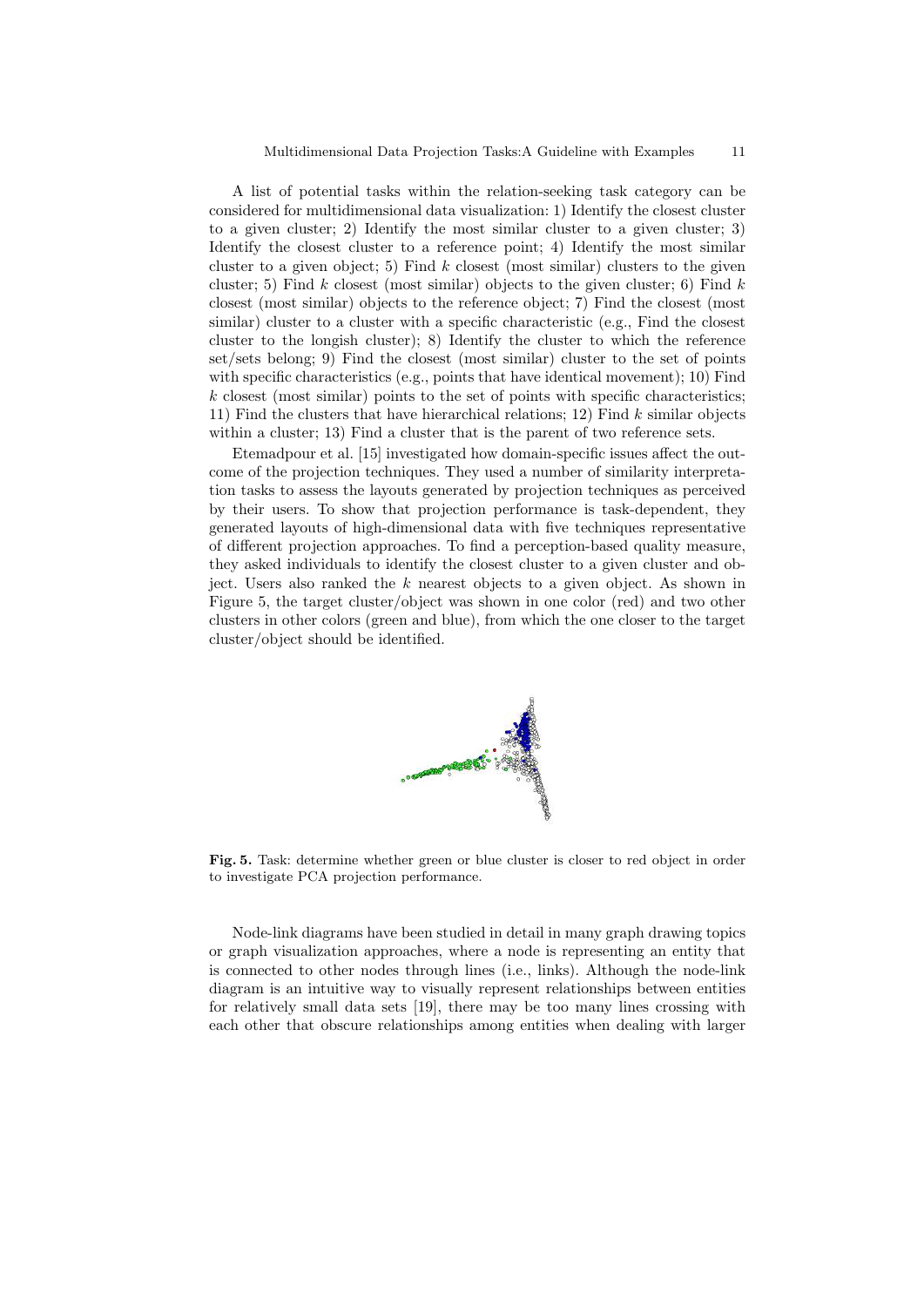data sets. In order to represent spatial distance visually in cases like these, a technique like the Force-Directed Placement approach [12] can be used to reveal connections and similarity magnitude between entities. This technique relies on iterative algorithms that model the data points as a system of particles attached to each other by springs. The length of the spring connecting two particles is given by the distance between their corresponding data points as shown in Figure 6. A spatial embedding is obtained with an iterative simulation of the spring forces acting on this hypothetical physical system, until it reaches an equilibrium state.



Fig. 6. The spring embedder model [11].

To Find k closest objects to the reference object, if the performance of a projection in terms of maintaining distances within a cluster is under investigation and the cluster structure is known, a combination of hull-based and point-based visualizations can be used. Schreck et al. [37] implemented an interactive system that combined these two visual presentations letting users choose the best visual representation of the projected data. They believed that such combined representations introduce visual redundancy; however, it can improve user's perception of the projection precision information depending on the application. Poco et al. [33] improved the performance of their 3D point representation when they combined standard point clouds with this user-guided process. Figure 7 demonstrates finding 3 closest objects to the red object within a cluster when the convex hull of the points is used.

Brehmer and Munzner's typology is intended to facilitate understanding of users' individual analytical strategies. We employ their multi-level code, used to label user behaviour, to enhance the evaluation of high-dimensional data projection. By utilizing the Brehmer and Munzner multi-level typology, we provide a systematic way of justifying the choice of a particular task through asking three main questions: Why, What and How. This multi-level typology of abstract visualization tasks fills the gap between low-level and high-level classification to describe user tasks in a useful way. This approach to analyzing visualization usage supports making precise comparisons of tasks between different visualization tools and across application domains [7]. For an effective design and evaluation of multidimensional data visualization tools, one should consider why and how our defined tasks should be conducted, and what are their potential inputs and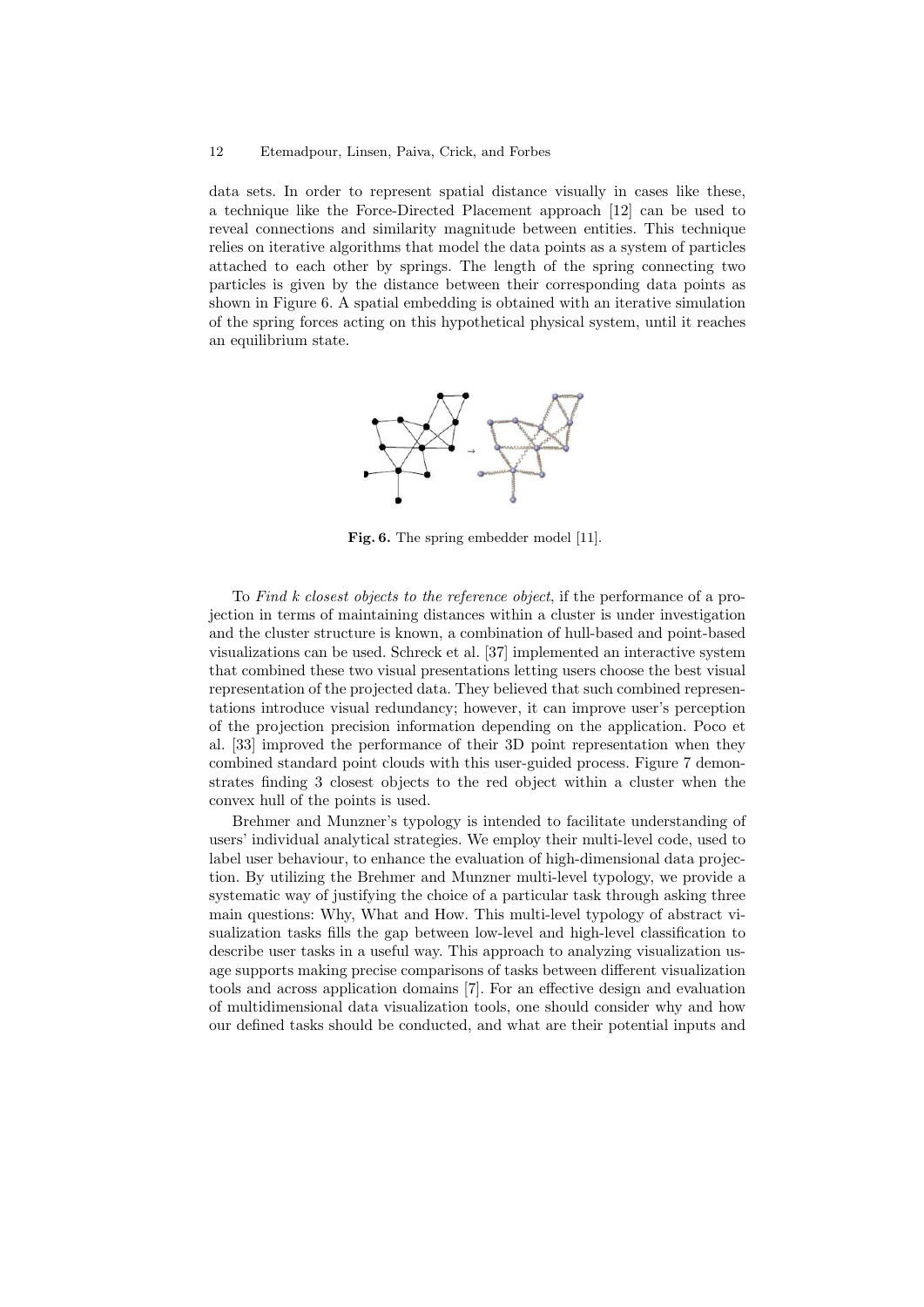outputs. Meanwhile, sequences of tasks can be linked, so that the output of one task may serve as input to a subsequent task. We focused on Find k closest clusters to the given cluster in the relation-seeking category. We did not consider any specific projection technique because it can be changed based on the evaluator's motivation.

Find k closest cluster to the given cluster:  $WHY$ : The goal is to Discover k groups that are closest to a given cluster. A known target (given cluster) and the whole projection visualization are provided. If the location of a given cluster was known (or given by the examiner), then participants perform a *Lookup*. If the characteristic of the given cluster was given, the user can Locate the given cluster with specific characteristics (e.g., searching for a given cluster in which the elements are colored red). Then individuals search for  $k$  clusters that are in the neighborhood of the given cluster and list these groups. WHAT: The input for this task is a given cluster; this can be shown by the examiner or can be indicated by a particular characteristic like the color red. All other clusters in the entire visualization are also visible to the participants. The output is a list of  $k$  groups that are closest to the given cluster. **HOW:** Participants identify the k closest clusters to the given cluster. For example, they determine whether the green or blue cluster is closer to the red cluster. They provide a list of clusters that follow an ascending order, so that the distance of the first cluster in this list to the given cluster is shortest compared to the other clusters. Select refers to differentiating selected elements from the unselected remainder.



Fig. 7. Find 3 closest objects to the red object: Convex-hull of the point clusters.

Trees are a natural form for depicting hierarchical relations and can be used to Find the clusters that have hierarchical relations. A distinct category of 2D mapping employs tree layouts to convey similarity levels contained in a distance matrix. The algorithms to generate similarity layouts [9] are inspired by the well-known Neighbor-Joining (NJ) heuristic originally proposed to reconstruct phylogenetic trees. Similar points among members of the same subsets are placed at the ends of branches. The points nearer the root of the tree are less similar when compared with the points at the ends of branches. Similarity trees generate a hierarchy, creating a tree structure where interpretation is subject to organization of the branches; for example, mapping data setswith the NJ and LSP projections are compared in Figure 8. In this example, the INFOVIS04 data set is composed of documents published in a conference on information visualization, and its content is homogeneous. Using NJ, documents with a high degree of similarity are placed along the same branch. The branches circled in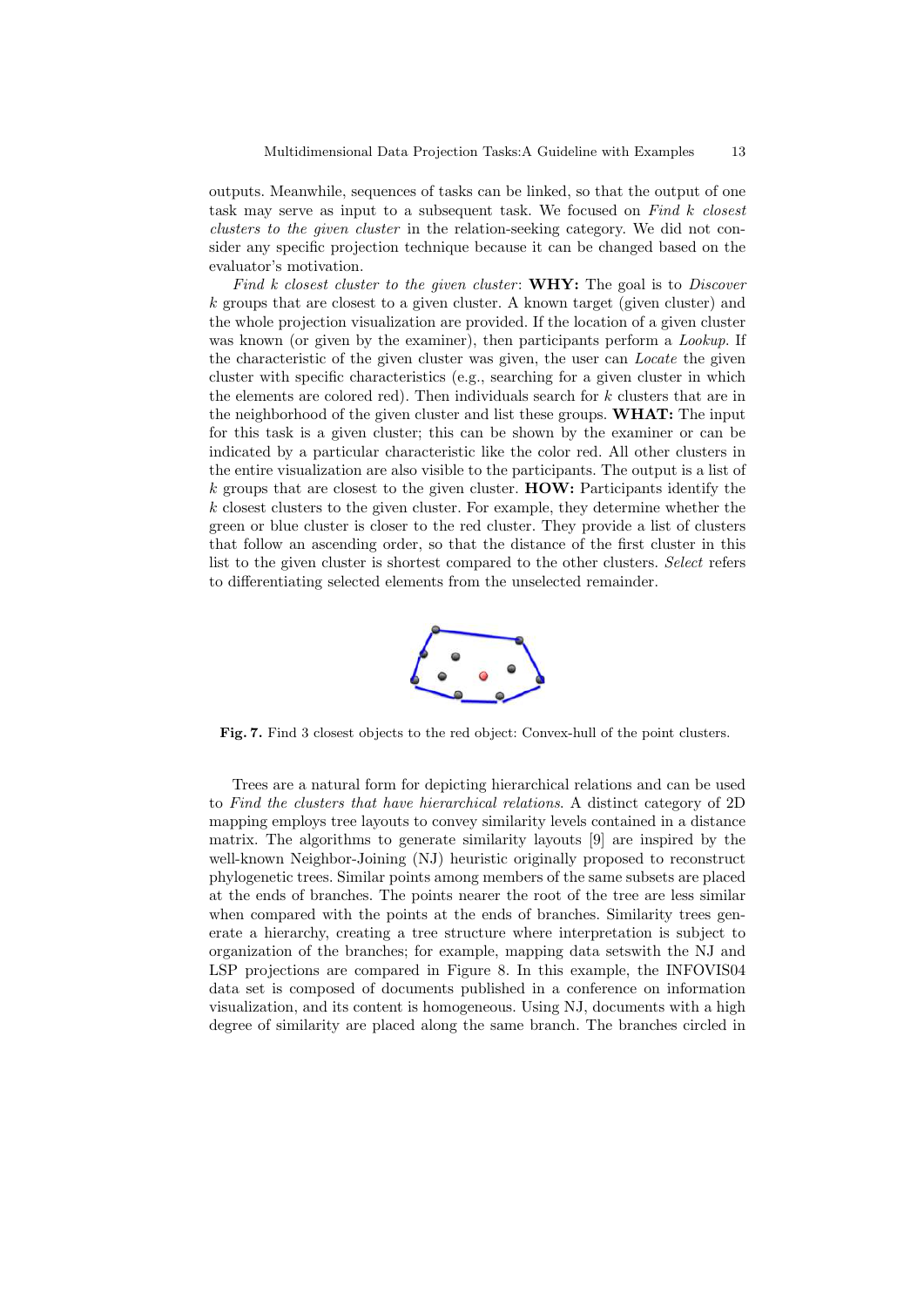the figure are examples of long branches without too many ramifications, and probably represent specific sub-topics inside the collection. LSP, on the other hand, has a tendency to create clusters in round clumps. This representation performs well for certain tasks, but is less useful for finding the closest clusters to selected objects [15].



Fig. 8. Comparison of INFOVIS04 document data set map using Neighbor Joining and LSP projections: Four different topics of information visualization are identified by coloring points. Figure is taken from [9].

Authors in [8] introduced BubbleSets as a visualization technique for data that makes explicit use of grouping and clustering information. Members of the same set are in continuous and concave isocontour, while a primary semantic data relation is maintained with spatial organization. These delineated contours do not disrupt the primary layout, so they avoid layout adjustment techniques. This visualization technique is designed in order to facilitate depicting more than one data relationship in data sets that contain multiple relationships. Using this concept, we suggest contours around nodes belonging to the same set to Find k similar objects within a cluster in a projection technique. Figure 9 shows an example that uses the BubbleSets concept for an NJ heuristic projection. The points that are sharing the same contour are members of the same set. These boundaries are used to indicate the grouping clearly.

#### 3.3 Behavior comparison tasks

A third way in which high-dimensional data projections can display data items in lower-dimensional subspaces can provide insight into important data dimensions and details. Our taxonomy distinguishes the subsets of tasks used for behavior comparison: 1) Find the cluster with the largest (smallest) occupied visual area; 2) Find the cluster with the most (least) number of points or size; 3) Find densest (sparsest) cluster; 4) Given specific number of clusters (e.g. 5 clusters is given); 5) Rank the clusters by density; 6) Rank the clusters by their occupied visual area; 7) Rank the clusters by their size; 8) Compare density of two given clusters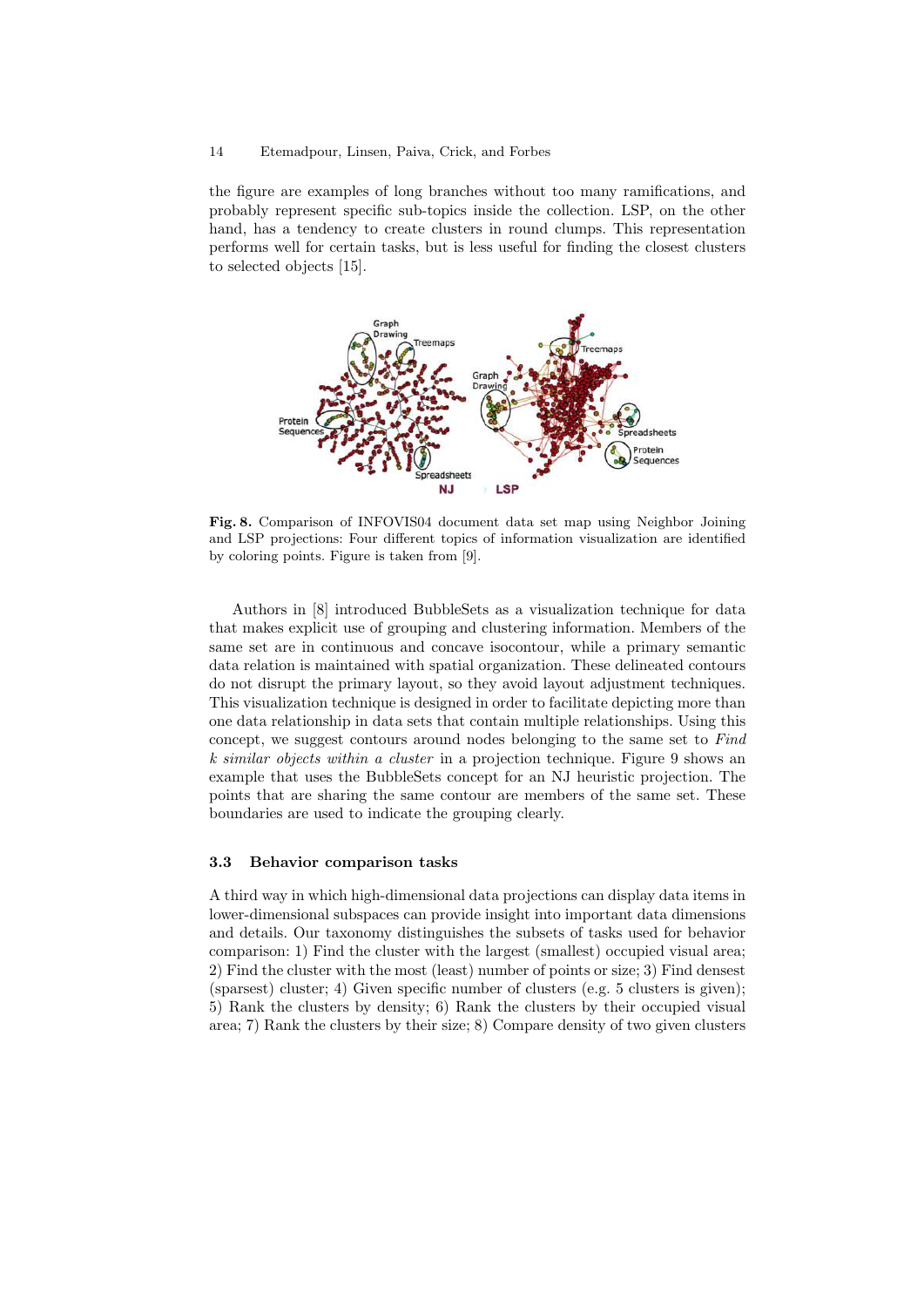

Fig. 9. NJ projection: geometric relationships, hierarchy and cluster perimeter are all clearly defined using BubbleSets concept.

with different or similar characteristics (e.g., density of a longish cluster vs. a roundish cluster); 9) Compare the size of two given clusters with different or similar characteristics; 10) Compare the visual area of two given clusters with different or similar characteristics.

Density is an important metric because it indicates stronger relationships between points within a cluster. Moreover, many studies [1, 39, 49] have indicated that representations of density can play an important role in visualization. Further, studies in psychophysics have shown that visual search can be affected by the variance in the number of objects within groups [10, 35, 48]. Authors in [41] named density as one of the Within-Cluster factors, namely, the ratio between count and size. This can range from sparse, with few data points and a large spread, to dense, with many points and a small spread. If the task is to *Compare* density of two given clusters with different or similar characteristics (i.e. different shapes), we suggest a point-based visualization. This allows users to easily see the point distribution within a cluster and the occupied visual space. Moreover, as investigated in [17], according to the Gestalt principle [23], the shape and orientation of a cluster should also influence decisions during visual analysis. For example, when two stretched clusters are aligned, they may be perceived as a continuation of one cluster or in other words, characteristics of the clusters influence the visual analysis from a perceptual view. Following these ideas, continuity and closure create the perception of a whole cluster. Figure 10 illustrates the density of a longish cluster versus a cluster that looks more roundish. In this example, cluster shape (e.g., whether a cluster appears to be round or elongated) has been examined, while density and size of the clusters were the same. In addition, 2D scatter plots are manually generated using synthetic clusters [17]. Cluster shape (in projected space) influences users' performance on various inference tasks.

Again by utilizing the Brehmer and Munzner multi-level typology, we provide an example that shows how our defined tasks can be fitted to this multi-level typology of abstract visualization tasks, in order to concisely describe our predefined tasks. Find the cluster with the highest number of sub-clusters in the behavior comparison category has been considered. Additionally, we did not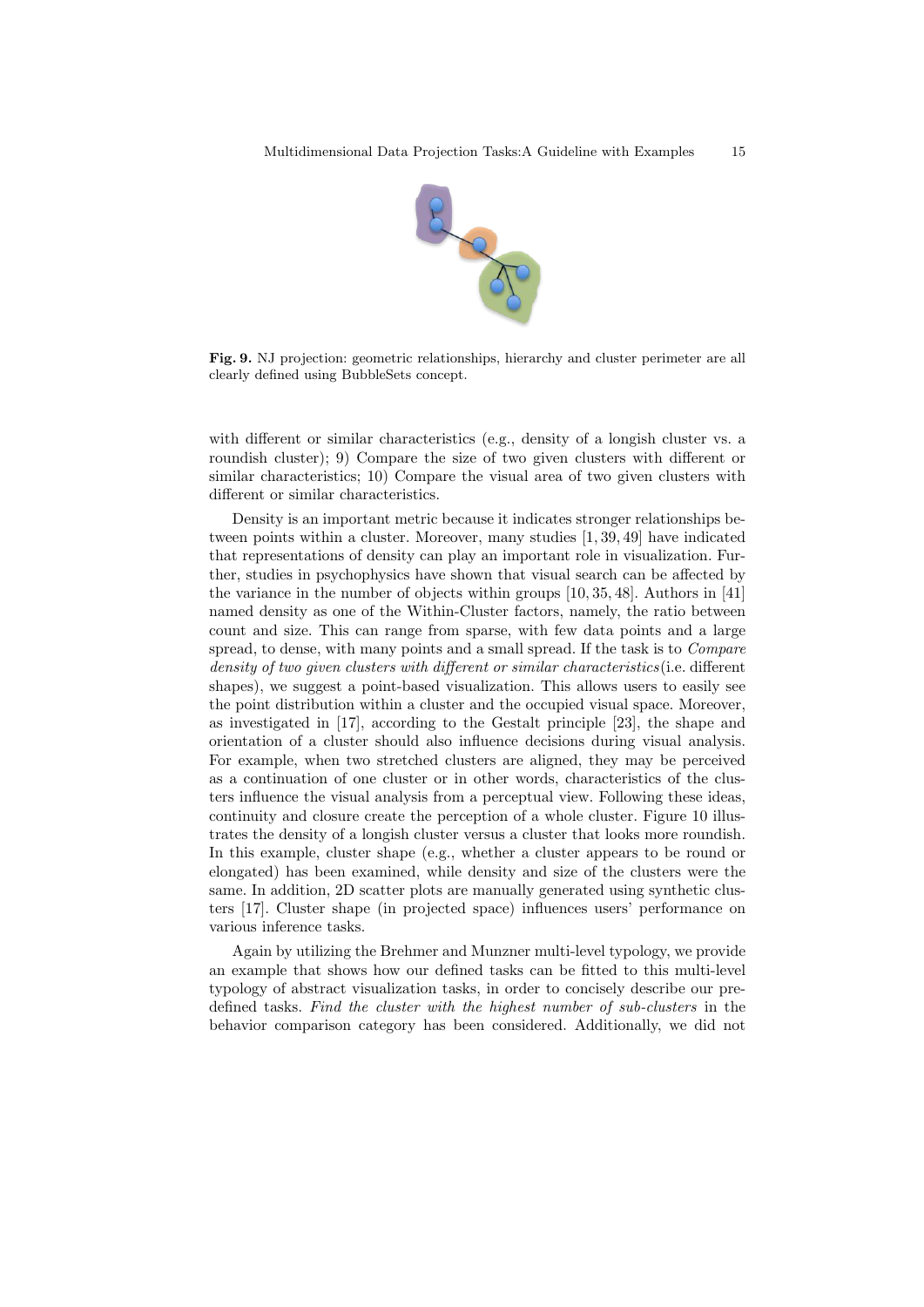

Fig. 10. Task: Compare the density of the longish cluster versus the roundish cluster. Scatter plots were generated with varying shapes, while holding density and size constant, in order to investigate the effect of cluster shape (in projected space) on a user's inferences and perceptions of the data.

consider any specific projection technique because it can be changed based on the evaluator's motivation.

Find the cluster with the highest number of sub-clusters: WHY: The purpose is to Discover a cluster with the highest number of sub-clusters. The cluster characteristic is not provided; therefore, the search target is unknown and Explore entails searching for the cluster with the highest number of sub groups. Once the search process is done, *Identify* returns the desired reference. WHAT: The input for this task is the entire visualization, including all clusters and their sub-groups. The output is the identity of a cluster with the largest number of sub-clusters. HOW: Individuals need to estimate the number of sub-clusters of each cluster. This involves counting sub-groups within successive clusters until the largest number is found. Therefore, they must Derive new data elements, then Select the desired cluster.

#### 3.4 Membership disambiguation

It is desirable for the visual representation to avoid clutter, resolve ambiguity and handle noise. At times, "identifying overlaps" may indicate that the classes are not clearly separable, which suggests that the overriding task is one of pattern identification. However, too much data on too small an area of the display, such as a dense region of entangled clusters, diminishes the potential usefulness of the projections even if the projection consists of some clearly separated clusters. This is especially true when the user is exploring the data to: 1) Estimate the number of objects in a selection; 2) Find an object with specific characteristic (e.g. labeled point) within a cluster; 3) Count the number of objects in a given cluster; 5) Identify the objects that overlap in a selected area.

When Finding an object with a specific characteristic within a cluster, a visualization can favor good performance in preserving distances and relationships, but only at the expense of producing visual clutter. As an example, the PCA scatterplot of KDViz is too cluttered and distinguishing a specific object within a cluster is not an easy task (Figure 11).

To Estimate the number of objects in a selection, a target cluster/selection can be highlighted with a different color as shown in Figure 12.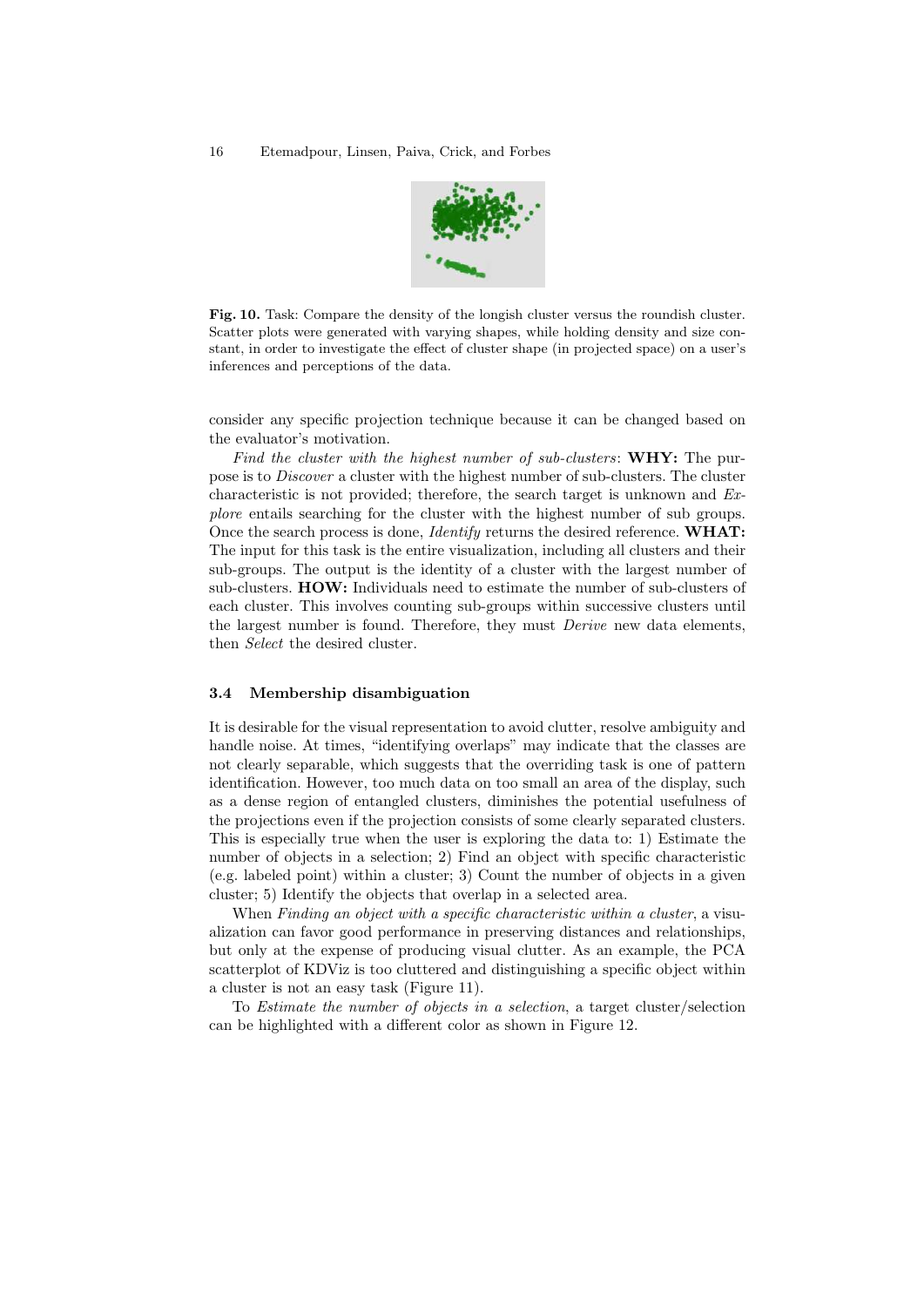

Fig. 11. Find a purple object within the green cluster. Using a PCA projection employed on the KDViz data set, it is hard to distinguish the purple point.



Fig. 12. Estimate the number of objects in a selection in LSP projection.

A recent study [16] showed that a density-based motion can enhance pattern detection and cluster ranking tasks for multidimensional data projections and also uncover hidden relationships in scatterplots.

#### 3.5 Meta-projection

The tasks that are explained above can be used as given, or can be combined into multi-step macrotasks. We note that the tasks that we have provided may not cover all possible tasks of a given type, but they can be used as exemplars when defining new tasks. Sub-clusters of a given cluster or group of points can be considered as a meta-object. Meta-objects can create a meta-projection, and new tasks can be executed on this projection based on this process. In Figure  $13(a)$ , the task is: "Find the closest cluster to the given cluster". For instance, as apparent "Linear Square" is the closest sub-cluster to the "Information Visualization" sub-cluster and "Tree" is the closest sub-cluster to "Graph Drawing". Therefore, as shown in Figure 13(b) we can analyze the meta-projection to see that "Time Varying Filtering" is the closest cluster to the "Visualization" cluster and similarly "Visualization" is the closest cluster to "Data Mining". Using this meta-projection, we can get more insight into our data.

Thus, in section 3, we saw examples of how appropriate visualization methods could be determined for specific tasks.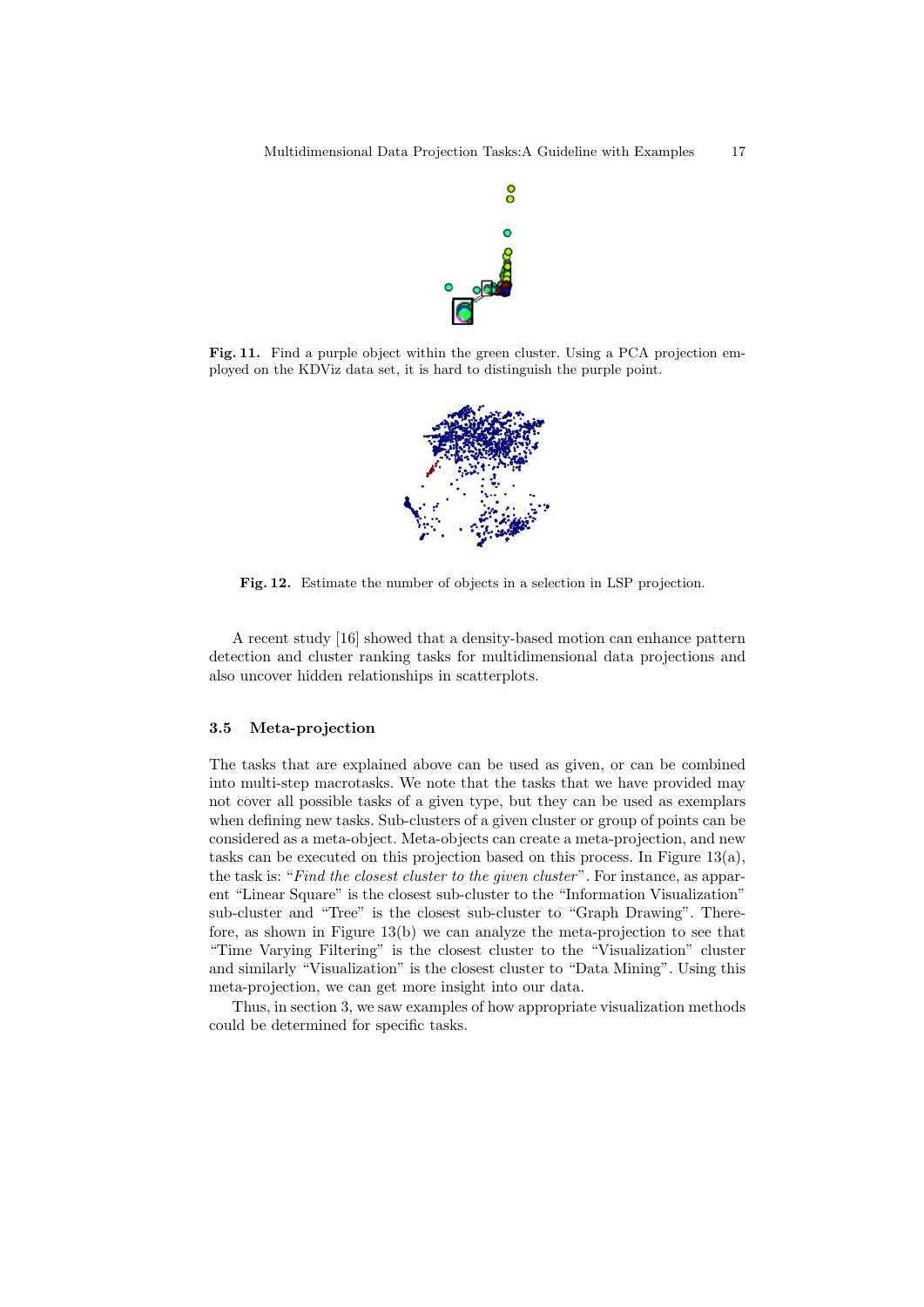

Fig. 13. A meta-projection: (a) sub-clusters; (b) clusters (meta-objects).

### 4 Conclusion

Our user-centric guideline supports precise comparisons across different multidimensional data projection techniques. However, it could be further extended by considering a wider range of application domains that could introduce new visualization scenarios, such as volumetric data sets with continuous scatterplots. The tasks we have defined are specific neither to a particular projection algorithm nor dataset. Although we delineate a number of example tasks within each of our taxonomic task classifications, they are not intended to be exhaustive. We believe that our guideline could easily incorporate additional tasks; in future work we plan to extend it with further user-centric tasks. We argue that projection methods are distinct in their characteristics in terms of both sparseness and distance distribution, and that the nature of the task (in taxonomic terms) should guide the visualization design. Our taxonomy can be used for examining projection layouts and scatterplots in order to analyze how users perceive multidimensional data in a variety of situations. We also incorporate recent findings about perception rules and cognitive processes as a valuable source of information for such analyses; our guideline can help in categorizing possible tasks when analyzing multidimensional data visualizations. These user-centric tasks could be used as a guideline for assessing when other scatterplot visualization techniques are appropriate, such as Star Coordinates [50], StretchPlots [26, 27], or even animations based on point cloud datasets [51]; future work will explore the application of our guideline to a wider range of existing techniques.

# References

- 1. Ahuja, N. and Tuceryan, M. (1989). Extraction of early perceptual structure in dot patterns: Integrating region, boundary, and component gestalt. Comput. Vision Graph. Image Process., 48(3):304–356.
- 2. Albuquerque, G., Eisemann, M., and Magnor, M. (2011). Perception-based visual quality measures. In Proc. IEEE Symposium on Visual Analytics Science and Technology (VAST) 2011, pages 13–20.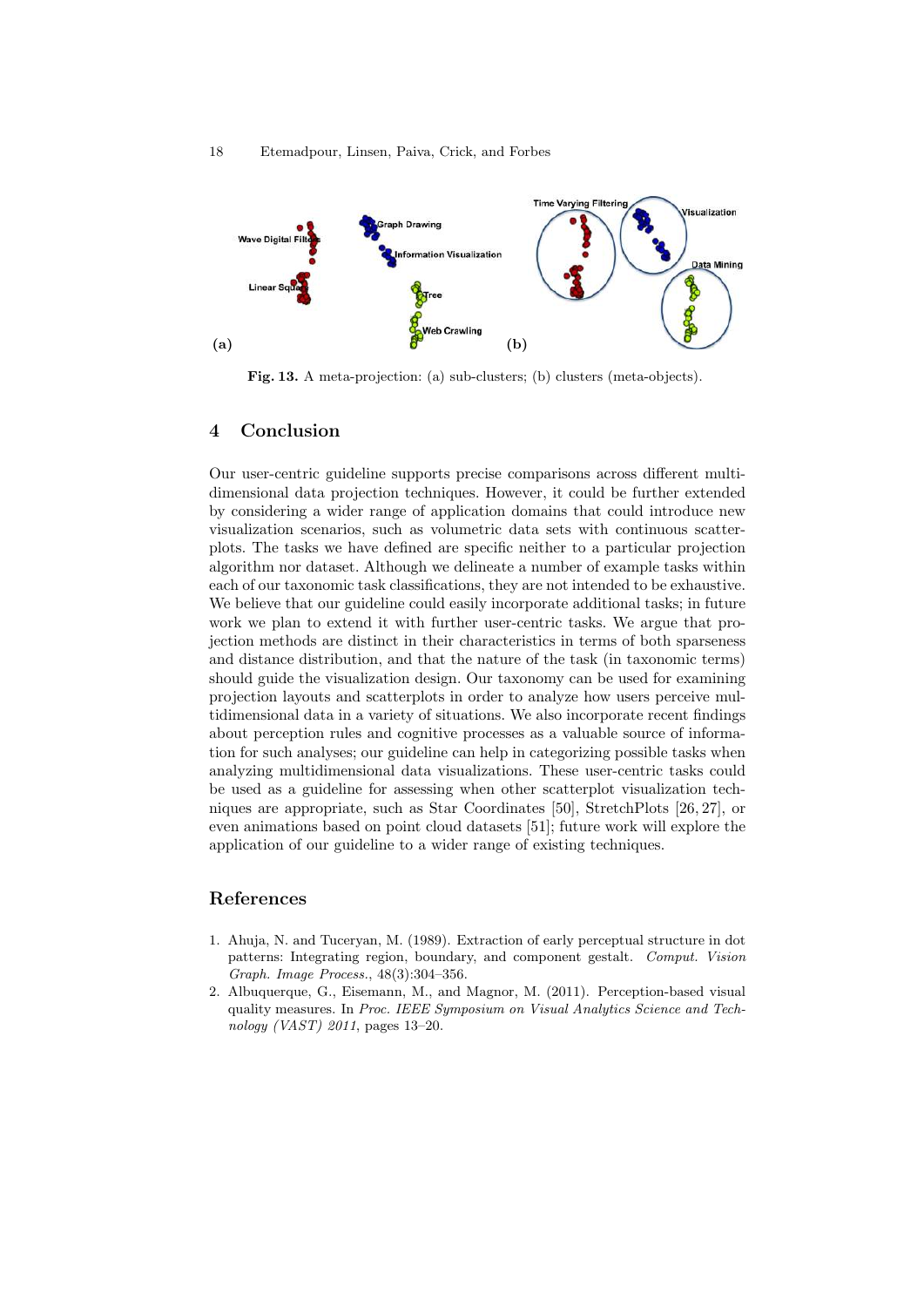- 3. Amar, R., Eagan, J., and Stasko, J. (2005). Low-level components of analytic activity in information visualization. In Proceedings of the Proceedings of the 2005 IEEE Symposium on Information Visualization, INFOVIS '05, pages 15–, Washington, DC, USA. IEEE Computer Society.
- 4. Andrienko, G., Andrienko, N., Bak, P., Keim, D., Kisilevich, S., and Wrobel, S. (2011). A conceptual framework and taxonomy of techniques for analyzing movement. J. Vis. Lang. Comput., 22(3):213–232.
- 5. Andrienko, N. V., Andrienko, G. L., and Gatalsky, P. (2000). Visualization of spatiotemporal information in the internet. In 11th International Workshop on Database and Expert Systems Applications (DEXA'00), 6-8 September 2000, Greenwich, London, UK, pages 577–585.
- 6. Borg, I. and Groenen, P. J. F. (2010). Modern Multidimensional Scaling Theory and Applications. Springer Series in Statistics. Springer, 2nd. edition edition.
- 7. Brehmer, M. and Munzner, T. (2013). A multi-level typology of abstract visualization tasks. IEEE Trans. Visualization and Computer Graphics (TVCG) (Proc. InfoVis), 19(12):2376–2385.
- 8. Collins, C., Penn, G., and Carpendale, S. (2009). Bubble sets: Revealing set relations with isocontours over existing visualizations. IEEE Transactions on Visualization and Computer Graphics, 15(6):1009–1016.
- 9. Cuadros, A. M., Paulovich, F. V., Minghim, R., and Telles, G. P. (2007). Point placement by phylogenetic trees and its application to visual analysis of document collections. In Proceedings of the 2007 IEEE Symposium on Visual Analytics Science and Technology, pages 99–106. IEEE Computer Society.
- 10. Duncan, J. and Humphreys, G. (1989). Visual search and stimulus similarity. Psychological Review, 96:433–458.
- 11. Eades, P., Huang, W., and Hong, S. (2010). A force-directed method for large crossing angle graph drawing. CoRR, abs/1012.4559.
- 12. Eades, P. A. (1984). A heuristic for graph drawing. In Congressus Numerantium, volume 42, pages 149–160.
- 13. Ess, A., Leibe, B., Schindler, K., and van Gool, L. (2008). A mobile vision system for robust multi-person tracking. pages 1–8, Anchorage, AK, USA.
- 14. Etemadpour, R., Carlos da Motta, R., Paiva, J. G. d. S., Minghim, R., Ferreira, M. C., and Linsen, L. (2014a). Role of human perception in cluster-based visual analysis of multidimensional data projections. In  $5<sup>th</sup> International Conference on$ Information Visualization Theory and Applications (IVAPP), pages 107–113, Lisbon, Portugal.
- 15. Etemadpour, R., Motta, R., de Souza Paiva, J. G., Minghim, R., de Oliveira, M. C. F., and Linsen, L. (2014b). Perception-based evaluation of projection methods for multidimensional data visualization. IEEE Transactions on Visualization and Computer Graphics, 21(1):81–94.
- 16. Etemadpour, R., Murray, P., and Forbes, A. G. (2014c). Evaluating density-based motion for big data visual analytics. In IEEE International Conference on Big Data, pages 451–460, Washington, DC.
- 17. Etemadpour, R., Olk, B., and Linsen, L. (2014d). Eye-tracking investigation during visual analysis of projected multidimensional data with 2d scatterplots. In  $5<sup>th</sup> International Conference on Information Visualization Theory and Applications$ (IVAPP), pages 233–246, Lisbon, Portugal.
- 18. Geng, X., Zhan, D.-C., and Zhou, Z.-H. (2005). Supervised nonlinear dimensionality reduction for visualization and classification. IEEE Transactions on Systems, Man, and Cybernetics, Part B, 35(6):1098–1107.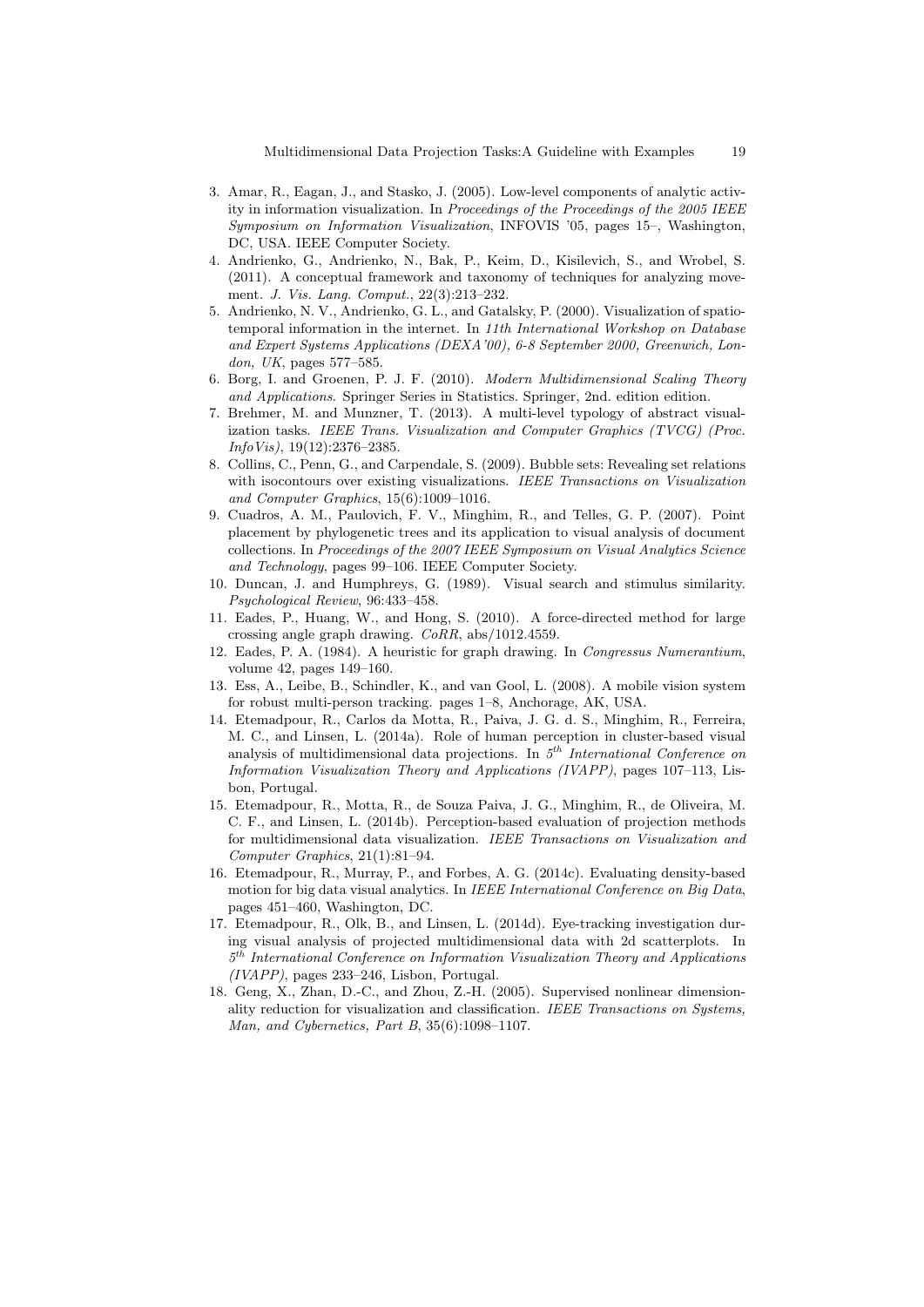- 19. Henry, N. and Fekete, J. (2006). Matrixexplorer: a dual-representation system to explore social networks. IEEE Transactions on Visualization and Computer Graphics, 12:677–684.
- 20. Ingram, S., Munzner, T., Irvine, V., Tory, M., Bergner, S., and Mller, T. (2010). Dimstiller: Workflows for dimensional analysis and reduction. In IEEE VAST, pages 3–10. IEEE.
- 21. Ingram, S., Munzner, T., and Olano, M. (2009). Glimmer: Multilevel mds on the gpu. IEEE Transactions on Visualization and Computer Graphics, 15(2):249–261.
- 22. Jolliffe, I. T. (1986). Pincipal Component Analysis. Springer-Verlag.
- 23. Koffka, K. (1935). Principles of Gestalt Psychology. . Lund Humphries, London.
- 24. Lewis, J. M. and Ackerman, M. (2012). Human cluster evaluation and formal quality measures: A comparative study. pages 1870–1875. 34th Annual Conference of the Cognitive Science Society.
- 25. Müller, E., Günnemann, S., Assent, I., and Seidl, T. (2009). Evaluating clustering in subspace projections of high dimensional data. PVLDB, 2(1):1270–1281.
- 26. Murray, P. and Forbes, A. G. (2014a). StretchPlot: Interactive visualization of multi-dimensional trajectory data. In Proc. of IEEE Visual Analytics Science and Technology (VAST), pages 261–262, Paris, France.
- 27. Murray, P. and Forbes, A. G. (2014b). Interactively exploring geotemporal relationships in demographic data via stretch projections. In Proc. of the ACM SIGSPA-TIAL International Workshop on Interacting with Maps (MapInteract), pages 29– 35, Dallas, Texas.
- 28. Paiva, J., Schwartz, W., Pedrini, H., and Minghim, R. (2015). An approach to supporting incremental visual data classification. Visualization and Computer Graphics, IEEE Transactions on, 21(1):4–17.
- 29. Paiva, J. G. S., C., L. F., Pedrini, H., Telles, G. P., and Minghim, R. (2011). Improved similarity trees and their application to visual data classification. IEEE Transactions on Visualization and Computer Graphics, 17(12):2459–2468.
- 30. Paiva, J. G. S., Schwartz, W. R., Pedrini, H., and Minghim, R. (2012). Semisupervised dimensionality reduction based on partial least squares for visual analysis of high dimensional data. Computer Graphics Forum, 31(3pt4):1345–1354.
- 31. Paulovich, F. V., Nonato, L. G., Minghim, R., and Levkowitz, H. (2008). Least square projection: A fast high-precision multidimensional projection technique and its application to document mapping. IEEE Transactions on Visualization and Computer Graphics, 14(3):564–575.
- 32. Peng, W., Ward, M. O., and Rundensteiner, E. A. (2004). Clutter reduction in multi-dimensional data visualization using dimension reordering. In Ward, M. O. and Munzner, T., editors, INFOVIS, pages 89–96. IEEE Computer Society.
- 33. Poco, J., Etemadpour, R., Paulovich, F. V., Long, T. V., Rosenthal, P., de Oliveira, M. C. F., Linsen, L., and Minghim, R. (2011). A framework for exploring multidimensional data with 3d projections. Comput. Graph. Forum, 30(3):1111–1120.
- 34. Rensink, R. A. and Baldridge, G. (2010). The perception of correlation in scatterplots. Comput. Graph. Forum, 29(3):1203–1210.
- 35. Rosenholtz, R., Twarog, N. R., Schinkel-Bielefeld, N., and Wattenberg, M. (2009). An intuitive model of perceptual grouping for hci design. In Proceedings of the SIGCHI Conference on Human Factors in Computing Systems, CHI '09, pages 1331– 1340, New York, NY, USA. ACM.
- 36. Samet, H. (2005). Foundations of Multidimensional and Metric Data Structures (The Morgan Kaufmann Series in Computer Graphics and Geometric Modeling). Morgan Kaufmann Publishers Inc., San Francisco, CA, USA.

<sup>20</sup> Etemadpour, Linsen, Paiva, Crick, and Forbes